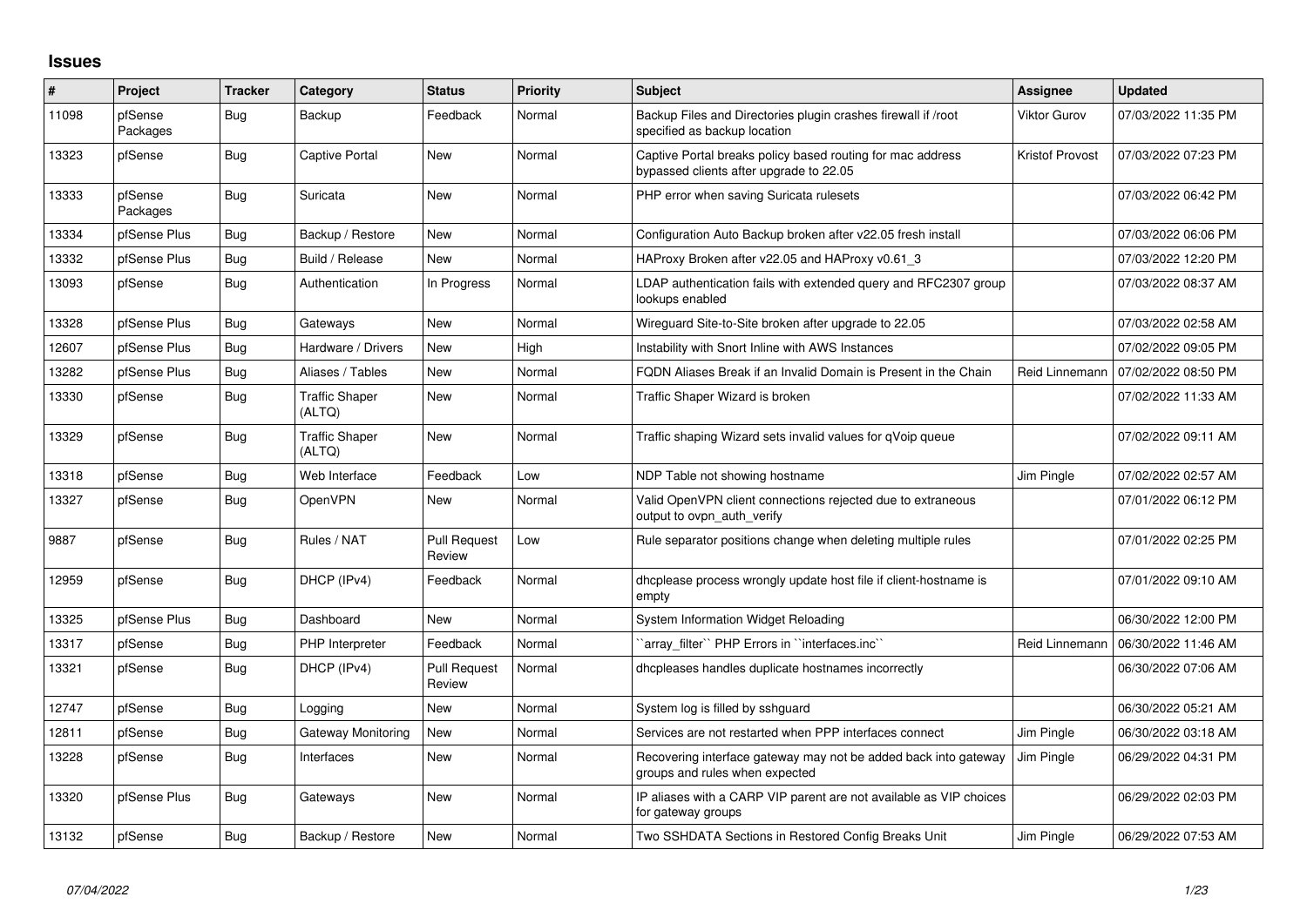| $\sharp$ | Project             | <b>Tracker</b> | Category              | <b>Status</b>                 | <b>Priority</b> | <b>Subject</b>                                                                                                                                 | Assignee                       | <b>Updated</b>      |
|----------|---------------------|----------------|-----------------------|-------------------------------|-----------------|------------------------------------------------------------------------------------------------------------------------------------------------|--------------------------------|---------------------|
| 13154    | pfSense<br>Packages | Bug            | pfBlockerNG           | Confirmed                     | Normal          | pfBlocker causing excessive CPU load                                                                                                           |                                | 06/28/2022 01:14 PM |
| 13289    | pfSense             | Bug            | Backup / Restore      | New                           | Low             | Attempting to restore a 0 byte "config.xml" prints an error that the<br>file cannot be read                                                    |                                | 06/28/2022 12:01 PM |
| 13272    | pfSense             | <b>Bug</b>     | <b>Captive Portal</b> | <b>Pull Request</b><br>Review | Very Low        | Voucher CSV output has leading space before voucher code                                                                                       | Jim Pingle                     | 06/28/2022 12:01 PM |
| 13258    | pfSense             | Bug            | Console Menu          | <b>Pull Request</b><br>Review | Low             | secret menu option 100                                                                                                                         | Jim Pingle                     | 06/28/2022 12:01 PM |
| 13303    | pfSense             | Bug            | Dynamic DNS           | <b>Pull Request</b><br>Review | Normal          | DynDNS - DNSExit no longer working                                                                                                             | Koen Zomers                    | 06/28/2022 12:01 PM |
| 13298    | pfSense             | <b>Bug</b>     | Dynamic DNS           | <b>Pull Request</b><br>Review | Normal          | Dynv6 does not check response code when updating                                                                                               | <b>Tiago Beling</b><br>d'Avila | 06/28/2022 12:01 PM |
| 13295    | pfSense             | Bug            | Gateway Monitoring    | <b>Pull Request</b><br>Review | Normal          | Incorrect function parameters for "get_dpinger_status()" call in<br>`awlb.inc``                                                                |                                | 06/28/2022 12:01 PM |
| 13307    | pfSense             | Bug            | <b>PPP</b> Interfaces | New                           | High            | PPP interface custom reset date/time Hour and Minute fields do not<br>properly handle "0" value                                                |                                | 06/28/2022 12:01 PM |
| 13310    | pfSense             | <b>Bug</b>     | Rules / NAT           | Feedback                      | Normal          | Each line in the NPt destination IPv6 prefix list also contains the<br>network of the previous line when multiple choices are present          | Jim Pingle                     | 06/28/2022 12:01 PM |
| 13253    | pfSense             | Bug            | DHCP (IPv6)           | New                           | Normal          | 'dhcp6c' is not restarted when applying settings when multiple<br>WANs are configured for DHCP6                                                |                                | 06/28/2022 12:01 PM |
| 13254    | pfSense             | <b>Bug</b>     | <b>DNS Resolver</b>   | New                           | Normal          | DNS resolver does not update "unbound.conf" file during link<br>down events                                                                    |                                | 06/28/2022 12:01 PM |
| 13243    | pfSense             | Bug            | OpenVPN               | <b>Pull Request</b><br>Review | Normal          | OpenVPN status for multi-user VPN shows info icon to display<br>RADIUS rules when there are none to display                                    | Marcos<br>Mendoza              | 06/28/2022 12:01 PM |
| 13240    | pfSense             | Bug            | Rules / NAT           | New                           | Normal          | User is forced to pick an NPt destination IPv6 prefix length even<br>when choosing a drop-down entry which contains a defined prefix<br>length | Jim Pingle                     | 06/28/2022 12:01 PM |
| 13076    | pfSense             | <b>Bug</b>     | Gateway Monitoring    | <b>New</b>                    | Normal          | Marking a gateway as down does not affect IPsec entries using<br>gateway groups                                                                |                                | 06/28/2022 12:01 PM |
| 13225    | pfSense             | <b>Bug</b>     | Interfaces            | <b>New</b>                    | Normal          | Bridges with QinQ interfaces not properly set up at boot                                                                                       | <b>Viktor Gurov</b>            | 06/28/2022 12:01 PM |
| 13218    | pfSense             | <b>Bug</b>     | Interfaces            | <b>Pull Request</b><br>Review | Normal          | GIF-based interface MTU is assigned to parent interface on boot<br>when parent interface is a LAGG                                             | <b>Viktor Gurov</b>            | 06/28/2022 12:01 PM |
| 13102    | pfSense             | Bug            | <b>IPsec</b>          | New                           | Normal          | Deleting an IPSec tunnel doesn't destroy the SA (SADs/SPDs),<br>causes crash in status_ipsec.php                                               | <b>Viktor Gurov</b>            | 06/28/2022 12:01 PM |
| 12737    | pfSense             | Bug            | Certificates          | <b>New</b>                    | Normal          | CApath is not defined by default in curl                                                                                                       |                                | 06/28/2022 12:01 PM |
| 12673    | pfSense             | <b>Bug</b>     | Dashboard             | <b>Pull Request</b><br>Review | Normal          | Firewall Logs Widget fails to update at intervals below 5 seconds.                                                                             | <b>Viktor Gurov</b>            | 06/28/2022 12:01 PM |
| 12947    | pfSense             | Bug            | DHCP (IPv6)           | <b>Pull Request</b><br>Review | Normal          | DHCP6 client does not take any action if the interface IPv6 address<br>changes during renewal                                                  |                                | 06/28/2022 12:01 PM |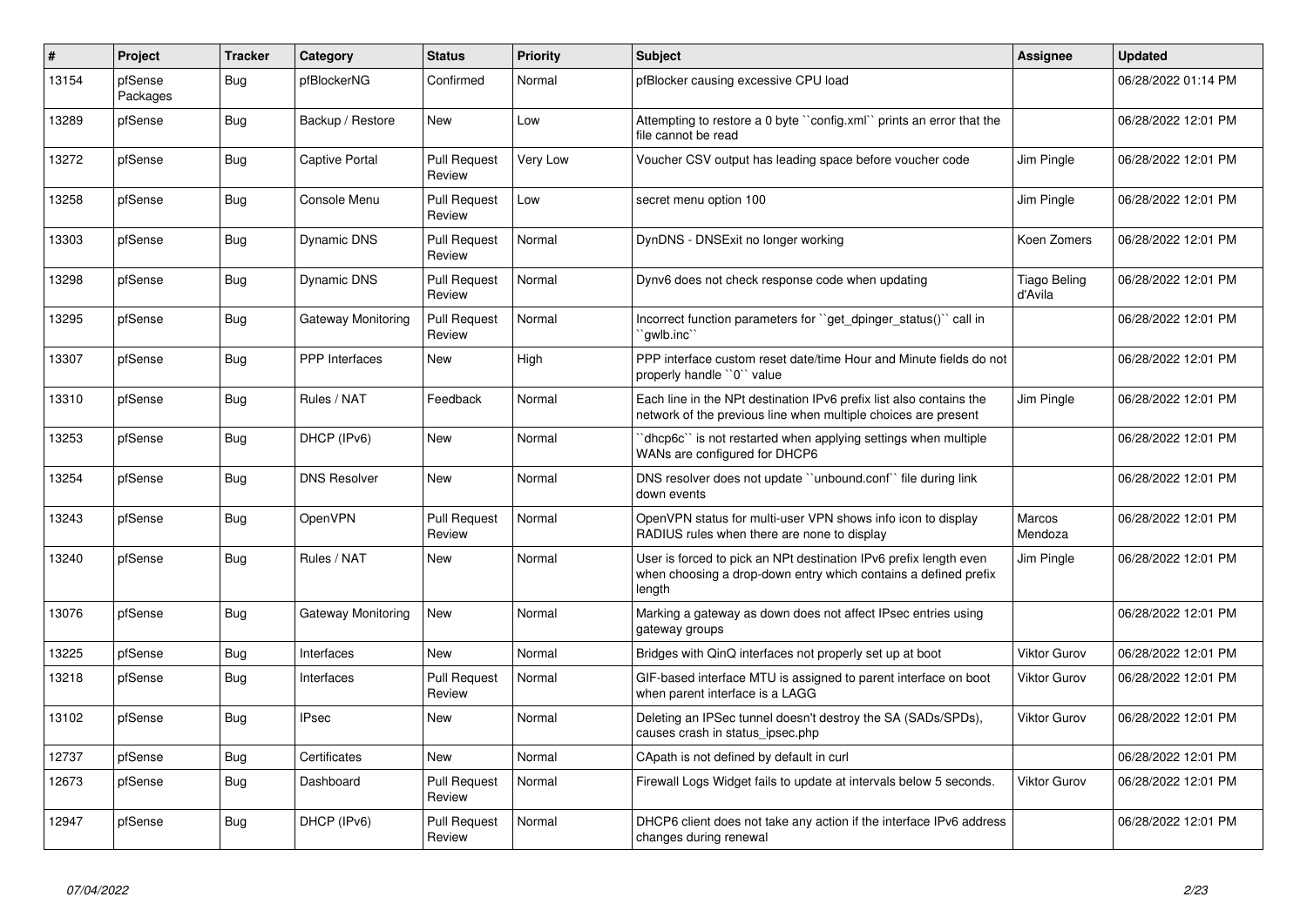| #     | Project      | <b>Tracker</b> | Category                | <b>Status</b>                 | <b>Priority</b> | <b>Subject</b>                                                                                                       | <b>Assignee</b>     | <b>Updated</b>      |
|-------|--------------|----------------|-------------------------|-------------------------------|-----------------|----------------------------------------------------------------------------------------------------------------------|---------------------|---------------------|
| 12757 | pfSense      | Bug            | Diagnostics             | <b>Pull Request</b><br>Review | Very Low        | Clean up /etc/inc/filter.inc use of pfctl -F                                                                         |                     | 06/28/2022 12:01 PM |
| 12920 | pfSense      | Bug            | Gateway Monitoring      | <b>Pull Request</b><br>Review | Normal          | Gateway behavior differs when the gateway does not exist in<br>config.xml                                            | <b>Viktor Gurov</b> | 06/28/2022 12:01 PM |
| 12942 | pfSense      | <b>Bug</b>     | Gateways                | <b>New</b>                    | Normal          | Code to kill states for old gateway when reconnecting an interface<br>is incorrect                                   | Jim Pingle          | 06/28/2022 12:01 PM |
| 12960 | pfSense      | <b>Bug</b>     | Installer               | New                           | Normal          | VGA installer image defaults to serial console, serial console is<br>default in GUI settings                         |                     | 06/28/2022 12:01 PM |
| 13014 | pfSense      | <b>Bug</b>     | <b>IPsec</b>            | New                           | Normal          | Charon.vici can get in a bad state                                                                                   | Mateusz Guzik       | 06/28/2022 12:01 PM |
| 12225 | pfSense      | <b>Bug</b>     | Authentication          | <b>Pull Request</b><br>Review | Normal          | Group membership field is not needed for remote groups                                                               | <b>Viktor Gurov</b> | 06/28/2022 12:01 PM |
| 12612 | pfSense      | <b>Bug</b>     | <b>DNS Resolver</b>     | New                           | Normal          | DNS Resolver is restarted during every "rc.newwanip" event                                                           |                     | 06/28/2022 12:01 PM |
| 12632 | pfSense      | <b>Bug</b>     | Gateways                | New                           | High            | Assigning a /30 WAN IP address at the console does not save the<br>gateway correctly                                 |                     | 06/28/2022 12:01 PM |
| 12645 | pfSense      | Bug            | <b>IPsec</b>            | New                           | Normal          | `filterdns`` does not monitor remote IPsec gateways for IPv6<br>address changes                                      | <b>Viktor Gurov</b> | 06/28/2022 12:01 PM |
| 12335 | pfSense      | <b>Bug</b>     | <b>IPsec</b>            | New                           | Normal          | <b>IPsec DNS inefficiency</b>                                                                                        | Jim Pingle          | 06/28/2022 12:01 PM |
| 12464 | pfSense      | <b>Bug</b>     | Logging                 | <b>Pull Request</b><br>Review | Normal          | Syslog Auth messages are sent as Emergency Level                                                                     |                     | 06/28/2022 12:01 PM |
| 12385 | pfSense      | Bug            | Virtual IP Addresses    | <b>Pull Request</b><br>Review | Normal          | deleteVIP() does not check 1:1 NAT and Outbound NAT rules                                                            | <b>Viktor Gurov</b> | 06/28/2022 12:01 PM |
| 3132  | pfSense      | Bug            | Gateway Monitoring      | In Progress                   | Normal          | Gateway events for IPv6 affect IPv4 services and vice versa                                                          | <b>Viktor Gurov</b> | 06/28/2022 12:01 PM |
| 12079 | pfSense      | Bug            | <b>IGMP Proxy</b>       | New                           | Normal          | IGMPProxy: kernel panic, Sleeping thread owns a non-sleepable<br>lock                                                | Mateusz Guzik       | 06/28/2022 12:01 PM |
| 11091 | pfSense      | Bug            | Interfaces              | New                           | Normal          | Interfaces set as disabled in the configuration have an UP status in<br>the operating system at boot                 | <b>Viktor Gurov</b> | 06/28/2022 12:01 PM |
| 11539 | pfSense      | <b>Bug</b>     | <b>IPsec</b>            | Feedback                      | Normal          | Mobile IPsec "split_include" value of 0.0.0.0/0 causes some clients<br>to fail                                       | Jim Pingle          | 06/28/2022 12:01 PM |
| 11296 | pfSense      | <b>Bug</b>     | Routing                 | New                           | Normal          | Static route targets may still reachable via default route when the<br>gateway they should route through is down     | <b>Viktor Gurov</b> | 06/28/2022 12:01 PM |
| 11877 | pfSense      | <b>Bug</b>     | Web Interface           | <b>Pull Request</b><br>Review | Very Low        | Labels and description dissapear in firewall_schedule_edit.php                                                       | <b>Viktor Gurov</b> | 06/28/2022 12:01 PM |
| 7996  | pfSense      | I Bug          | Web Interface           | <b>Pull Request</b><br>Review | Very Low        | Unnecessary link tag in login page                                                                                   | Marcos<br>Mendoza   | 06/28/2022 12:01 PM |
| 11626 | pfSense Plus | Bug            | Authentication          | New                           | Normal          | Google LDAP connection failed due to lack of SNI for TLS 1.3                                                         | Luiz Souza          | 06/27/2022 07:23 AM |
| 8207  | pfSense      | Bug            | <b>Operating System</b> | New                           | Normal          | 2.4 cannot boot as a Xen VM with more than 7 NICs                                                                    |                     | 06/25/2022 05:42 PM |
| 9626  | pfSense      | Bug            | Web Interface           | New                           | Normal          | When deny write permission is assigned to a user, there is no error<br>feedback if the user tries to write something |                     | 06/25/2022 05:41 PM |
| 13003 | pfSense      | Bug            | Hardware / Drivers      | New                           | Normal          | Malicious Driver Detection event on ixl driver                                                                       |                     | 06/25/2022 05:00 PM |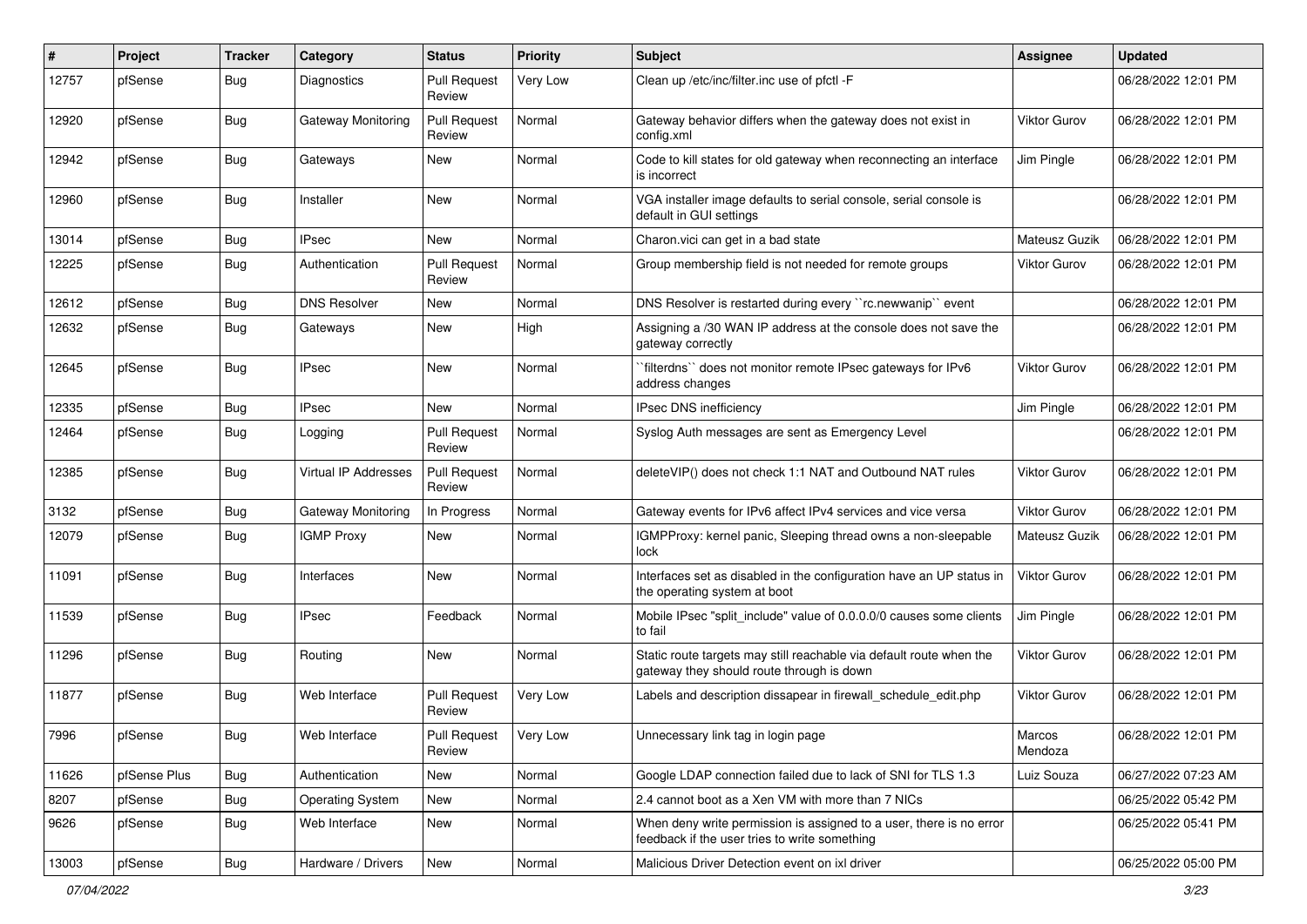| $\pmb{\#}$ | Project             | <b>Tracker</b> | Category                        | <b>Status</b> | <b>Priority</b> | <b>Subject</b>                                                                                           | Assignee       | <b>Updated</b>      |
|------------|---------------------|----------------|---------------------------------|---------------|-----------------|----------------------------------------------------------------------------------------------------------|----------------|---------------------|
| 11572      | pfSense<br>Packages | Bug            | pfBlockerNG                     | New           | High            | Auto created firewall rules have IPv4 as protocol only - even for<br>IPv6 lists.                         |                | 06/25/2022 10:59 AM |
| 8454       | pfSense<br>Packages | Bug            | arpwatch                        | New           | Very Low        | Arpwatch package break email notifications from other sources                                            |                | 06/23/2022 07:49 PM |
| 10352      | pfSense             | Bug            | Authentication                  | New           | Very Low        | RADIUS authentication fails with MSCHAPv1 or MSCHAPv2 when<br>passwords contain international characters |                | 06/20/2022 04:04 PM |
| 13288      | pfSense             | Bug            | Configuration<br>Backend        | New           | Normal          | Encode FreeRADIUS Custom Options                                                                         |                | 06/20/2022 10:36 AM |
| 5413       | pfSense             | Bug            | <b>DNS Resolver</b>             | Confirmed     | High            | Incorrect Handling of Unbound Resolver [service restarts, cache<br>loss, DNS service interruption]       |                | 06/19/2022 11:11 PM |
| 12982      | pfSense<br>Packages | Bug            | FreeRADIUS                      | New           | Normal          | FreeRadius RadReply table entries missing from pf                                                        |                | 06/19/2022 05:38 PM |
| 13280      | pfSense             | <b>Bug</b>     | Unknown                         | New           | Normal          | Entries duplicated in /boot/loader.conf                                                                  |                | 06/19/2022 11:11 AM |
| 9296       | pfSense             | Bug            | Aliases / Tables                | Confirmed     | Low             | Alias content is sometimes incomplete when mixing FQDN and IP<br>address                                 | Reid Linnemann | 06/18/2022 03:12 PM |
| 13279      | pfSense             | <b>Bug</b>     | Interfaces                      | New           | Normal          | DHCP config override affects Gateway installation.                                                       |                | 06/17/2022 07:25 AM |
| 13167      | pfSense             | Bug            | Dynamic DNS                     | New           | Normal          | phpDynDNS: DigitalOcean ddns update fails (bad request, invalid<br>character '-' in request_id)          |                | 06/16/2022 09:30 PM |
| 13277      | pfSense             | Bug            | <b>IGMP Proxy</b>               | New           | Normal          | IGMP Proxy webConfigurator Page Always Produces Error                                                    |                | 06/16/2022 07:50 PM |
| 13276      | pfSense             | Bug            | <b>IGMP Proxy</b>               | New           | Normal          | IGMP Proxy Error Message for Logging Links to System Log<br>Instead of Routing Log                       |                | 06/16/2022 07:48 PM |
| 13273      | pfSense             | <b>Bug</b>     | DHCP (IPv4)                     | New           | Normal          | dhclient can use conflicting recorded leases                                                             |                | 06/14/2022 11:07 AM |
| 13180      | pfSense<br>Packages | Bug            | pfBlockerNG                     | New           | High            | High CPU Utilization with pfb_filterlsince PfBlockerNG update to<br>devel 3.1.0 4                        |                | 06/14/2022 08:00 AM |
| 13267      | pfSense             | Bug            | OpenVPN                         | New           | Normal          | dpinger continues to run on OpenVPN gateway after OpenVPN<br>service is stopped.                         |                | 06/12/2022 02:49 PM |
| 13074      | pfSense Plus        | Bug            | Cryptographic<br><b>Modules</b> | New           | Normal          | AES-GCM with SafeXcel on Netgate 2100 causes MBUF overload                                               |                | 06/12/2022 11:14 AM |
| 13252      | pfSense             | Bug            | Upgrade                         | New           | Normal          | reduce frequency of php-fpm socket connection attempts from<br>check_reload_status                       |                | 06/12/2022 11:11 AM |
| 13206      | pfSense Plus        | Bug            | Hardware / Drivers              | New           | Normal          | SG-3100 LED GPIO hangs                                                                                   |                | 06/11/2022 07:01 PM |
| 13263      | pfSense             | <b>Bug</b>     | DHCP (IPv4)                     | <b>New</b>    | Low             | Deleting a static DHCP entry when the related IP is not in the arp<br>table spams the log                |                | 06/10/2022 11:18 AM |
| 13088      | pfSense             | Bug            | OpenVPN                         | New           | Normal          | OpenVPN Client Overrides: properly hide/show form fields                                                 | Jim Pingle     | 06/08/2022 09:15 AM |
| 10436      | pfSense<br>Packages | Bug            | softflowd                       | New           | Normal          | softflowd no longer sends flow data after upgrade (v0.9.9_1 -><br>v1.0.0                                 |                | 06/07/2022 12:25 AM |
| 12878      | pfSense             | <b>Bug</b>     | <b>Traffic Shaper</b><br>(ALTQ) | Incomplete    | Normal          | Traffic shaping by interface, route queue bandwidth inbound, out by<br>a large factor.                   |                | 06/06/2022 07:03 AM |
| 13249      | pfSense             | Bug            | Console Menu                    | New           | Normal          | Running playback comands multiple times results in PHP error                                             |                | 06/06/2022 07:02 AM |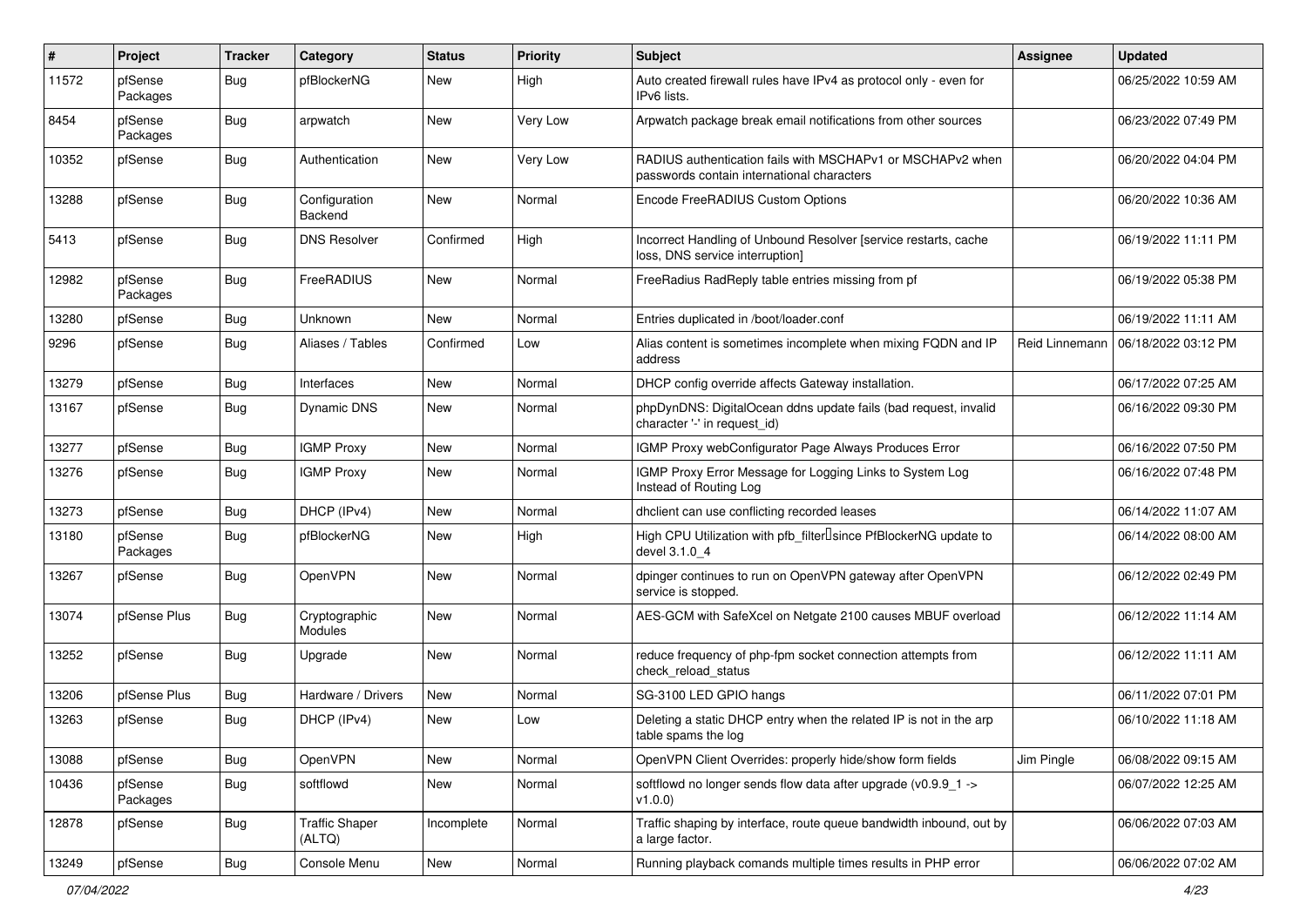| $\vert$ # | Project             | <b>Tracker</b> | Category                            | <b>Status</b>                 | <b>Priority</b> | <b>Subject</b>                                                                                                                      | Assignee              | <b>Updated</b>      |
|-----------|---------------------|----------------|-------------------------------------|-------------------------------|-----------------|-------------------------------------------------------------------------------------------------------------------------------------|-----------------------|---------------------|
| 13247     | pfSense<br>Packages | Bug            | open-vm-tools                       | New                           | Low             | Open-VM-Tools service actions do not work                                                                                           |                       | 06/05/2022 07:09 PM |
| 12974     | pfSense Plus        | <b>Bug</b>     | Installer                           | <b>New</b>                    | Normal          | Typing anything into 1100/2100 recovery installer causes process<br>to stop                                                         |                       | 06/05/2022 04:10 PM |
| 12095     | pfSense             | Bug            | Authentication                      | <b>New</b>                    | Normal          | Memory leak in pcscd                                                                                                                |                       | 06/01/2022 01:01 PM |
| 13237     | pfSense             | Bug            | DHCP (IPv6)                         | <b>New</b>                    | Normal          | dhcp6c script cannot be executed safely                                                                                             |                       | 06/01/2022 11:20 AM |
| 13215     | pfSense             | Bug            | Captive Portal                      | Assigned                      | Normal          | Allowed MAC/IP/Hostname traffic counts for authorized users                                                                         | Reid Linnemann        | 05/31/2022 05:31 PM |
| 13233     | pfSense Plus        | <b>Bug</b>     | OpenVPN                             | Feedback                      | Normal          | OpenVPN DCO connection fails with Auth Digest Algorithm set to<br><b>SHA512</b>                                                     |                       | 05/31/2022 03:39 PM |
| 13226     | pfSense             | Bug            | <b>Captive Portal</b>               | Confirmed                     | Normal          | Captive Portal doesn't disconnect established OpenVPN link                                                                          | Reid Linnemann        | 05/30/2022 10:38 AM |
| 12877     | pfSense             | Bug            | Dynamic DNS                         | Feedback                      | Normal          | Cloudflare DynDNS fails to update more than two addresses                                                                           |                       | 05/29/2022 06:56 PM |
| 12875     | pfSense             | <b>Bug</b>     | Package System                      | New                           | Normal          | Import zabbix-agent6 and zabbix-proxy6 from FreeBSD Ports                                                                           |                       | 05/28/2022 06:50 PM |
| 13224     | pfSense             | <b>Bug</b>     | Notifications                       | New                           | Normal          | Email notification flood when UPS (NUT) and WAN send<br>notifications                                                               |                       | 05/27/2022 01:58 AM |
| 13222     | pfSense             | <b>Bug</b>     | UPnP/NAT-PMP                        | New                           | Normal          | CARP IP does not listen for NAT-PMP packets                                                                                         |                       | 05/26/2022 02:28 PM |
| 13217     | pfSense             | <b>Bug</b>     | DHCP (IPv4)                         | New                           | Normal          | dhclient using default pid file location which does not exist                                                                       | <b>Viktor Gurov</b>   | 05/26/2022 08:09 AM |
| 13214     | pfSense<br>Packages | <b>Bug</b>     | node exporter                       | <b>Pull Request</b><br>Review | Normal-package  | AttributeError: 'NoneType' object has no attribute 'text'                                                                           | lan Grindley          | 05/25/2022 08:20 AM |
| 13209     | pfSense<br>Packages | <b>Bug</b>     | pfBlockerNG                         | New                           | Low             | Parsing Filter log by pfBlockerNG creates IP Block log with<br>Source/Destination mixed up or wrong Direcion                        | <b>Viktor Gurov</b>   | 05/25/2022 03:50 AM |
| 12796     | pfSense             | Bug            | Upgrade                             | Confirmed                     | Normal          | 2.5.2 -> 2.6.0 upgrade segfaults if certain packages are installed.                                                                 |                       | 05/24/2022 07:43 AM |
| 13202     | pfSense<br>Packages | <b>Bug</b>     | pfBlockerNG                         | <b>New</b>                    | Normal          | Missing Protocols on IP Feed Groups Advanced Inbound/Outbound<br><b>Firewall Rule settings</b>                                      |                       | 05/23/2022 08:58 AM |
| 13194     | pfSense<br>Packages | Bug            | pfBlockerNG                         | New                           | Normal          | Remove dead Malc0de feed                                                                                                            |                       | 05/23/2022 05:16 AM |
| 4451      | pfSense             | Bug            | DHCP (IPv4)                         | New                           | Low             | Status DHCP Leases shows double entries for static entries without<br>IP address                                                    | <b>Phillip Davis</b>  | 05/21/2022 04:55 PM |
| 9123      | pfSense             | <b>Bug</b>     | Interfaces                          | Feedback                      | Very High       | Adding/configuring vlan on ixl-devices causes aq_add_macvlan err<br>-53, ag error 14                                                | Luiz Souza            | 05/16/2022 07:57 AM |
| 9295      | pfSense             | <b>Bug</b>     | <b>PPPoE Server</b>                 | <b>New</b>                    | Very High       | IPv6 PD does not work with PPPOE (Server & Client)                                                                                  |                       | 05/15/2022 10:53 AM |
| 13115     | pfSense<br>Packages | Bug            | WireGuard                           | Feedback                      | Normal          | WireGuard panic due to KBI changes in "ludp_tun_func_t()"                                                                           | Christian<br>McDonald | 05/15/2022 10:47 AM |
| 13158     | pfSense             | <b>Bug</b>     | Web Interface                       | <b>New</b>                    | Normal          | Input validation error when applying limiter changes                                                                                |                       | 05/14/2022 05:32 PM |
| 9024      | pfSense             | Bug            | <b>Traffic Shaper</b><br>(Limiters) | Feedback                      | Normal          | Ping packet loss under load when using limiters                                                                                     |                       | 05/12/2022 11:55 AM |
| 13144     | pfSense             | <b>Bug</b>     | Rules / NAT                         | <b>New</b>                    | Very Low        | Firewall rule entries can get out of sync when entries are deleted<br>while other administrators are editing entries simultaneously |                       | 05/10/2022 07:26 AM |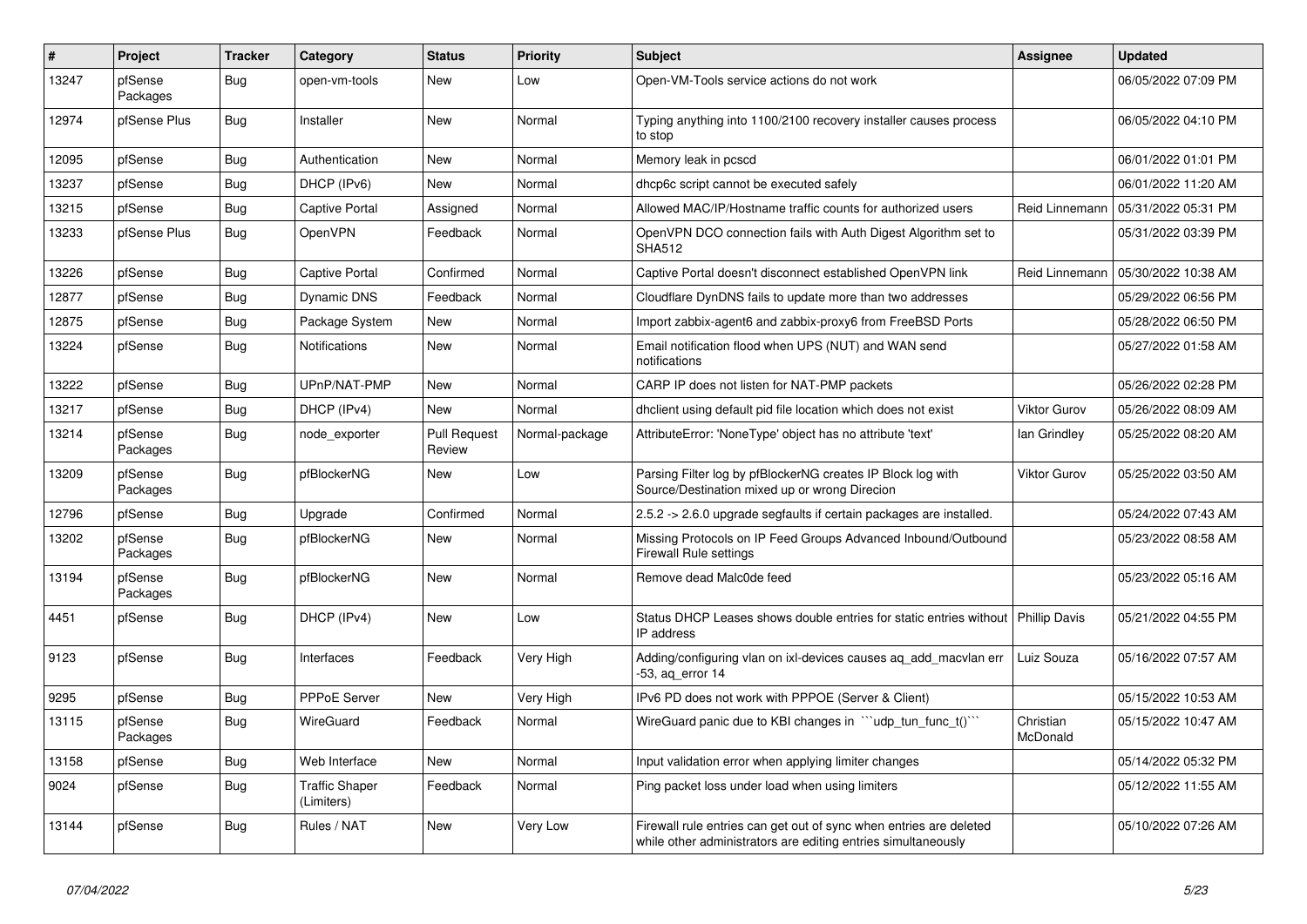| $\vert$ # | Project             | <b>Tracker</b> | Category            | <b>Status</b> | <b>Priority</b> | <b>Subject</b>                                                                                                                          | Assignee            | <b>Updated</b>      |
|-----------|---------------------|----------------|---------------------|---------------|-----------------|-----------------------------------------------------------------------------------------------------------------------------------------|---------------------|---------------------|
| 13141     | pfSense<br>Packages | Bug            | squidguard          | New           | Normal          | wrong page squidguard block                                                                                                             |                     | 05/09/2022 05:33 PM |
| 13053     | pfSense<br>Packages | Bug            | <b>ACME</b>         | New           | Normal          | LoopiaAPI error handling                                                                                                                |                     | 05/05/2022 10:58 AM |
| 13128     | pfSense<br>Packages | <b>Bug</b>     | Zabbix              | <b>New</b>    | Normal          | Zabbix Agent 6: HA Server Setup                                                                                                         |                     | 05/05/2022 01:55 AM |
| 13114     | pfSense<br>Packages | Bug            | <b>BIND</b>         | Feedback      | Normal          | BIND calls rndc in rc stop when named is not running                                                                                    | <b>Stuart Wyatt</b> | 05/04/2022 12:41 PM |
| 13110     | pfSense             | <b>Bug</b>     | CARP                | New           | Very Low        | changing CARP VIP address does not update outbound NAT<br>interface IP                                                                  |                     | 05/03/2022 02:52 PM |
| 1819      | pfSense             | <b>Bug</b>     | <b>DNS Resolver</b> | New           | Normal          | DNS Resolver Not Registering DHCP Server Specified Domain<br>Name                                                                       | Luiz Souza          | 04/28/2022 01:53 PM |
| 13098     | pfSense<br>Packages | <b>Bug</b>     | haproxy             | Feedback      | Low             | HAProxy Virtual IP broken link under Frontend setup                                                                                     |                     | 04/27/2022 08:35 AM |
| 11693     | pfSense<br>Packages | <b>Bug</b>     | <b>FRR</b>          | Feedback      | Normal          | IPv6 static routing fails                                                                                                               | <b>Viktor Gurov</b> | 04/26/2022 08:50 AM |
| 4500      | pfSense             | Bug            | UPnP/NAT-PMP        | Confirmed     | Normal          | Some miniupnp port mappings are not displayed in the Status page                                                                        |                     | 04/25/2022 12:49 PM |
| 13095     | pfSense<br>Packages | <b>Bug</b>     | Snort               | Feedback      | Normal          | Snort VRT change in Shared Object Rules path name results in<br>failure to extract and update Snort Shared Object Rules when<br>enabled | <b>Bill Meeks</b>   | 04/25/2022 12:22 PM |
| 13090     | pfSense             | Bug            | OpenVPN             | New           | Normal          | OpenVPN: do not use legacy deprecated netbios settings                                                                                  | Jim Pingle          | 04/22/2022 11:19 AM |
| 13089     | pfSense             | Bug            | OpenVPN             | New           | Normal          | OpenVPN: fix some netbios options were preserved even if teh<br>Netbios option was unchecked                                            | Jim Pingle          | 04/22/2022 11:06 AM |
| 13087     | pfSense             | <b>Bug</b>     | OpenVPN             | New           | Normal          | OpenVPN Server: hide WINS servers list when netbios option is<br>unchecked while WINS servers is checked                                |                     | 04/22/2022 10:29 AM |
| 10450     | pfSense<br>Packages | <b>Bug</b>     | Squid               | Feedback      | Normal          | Squid reverse proxy switching peers                                                                                                     | <b>Viktor Gurov</b> | 04/22/2022 02:21 AM |
| 10572     | pfSense<br>Packages | <b>Bug</b>     | Squid               | Feedback      | Normal          | STARTTLS option is ignored                                                                                                              | <b>Viktor Gurov</b> | 04/22/2022 02:20 AM |
| 12073     | pfSense<br>Packages | <b>Bug</b>     | NET-SNMP            | Feedback      | Normal          | netsnmptrapd.conf syntax is wrong                                                                                                       |                     | 04/21/2022 12:40 PM |
| 12330     | pfSense<br>Packages | Bug            | pfBlockerNG         | Feedback      | Normal          | pfBlockerNG devel creating invalid NAT rules on boot                                                                                    |                     | 04/21/2022 12:40 PM |
| 12114     | pfSense<br>Packages | <b>Bug</b>     | syslog-ng           | Feedback      | Normal          | syslog-ng only binds to the last specified interface                                                                                    |                     | 04/21/2022 12:40 PM |
| 10445     | pfSense<br>Packages | Bug            | <b>BIND</b>         | Feedback      | Normal          | BIND crashed when added RPZ. rpz is not a master or slave zone.                                                                         |                     | 04/21/2022 12:40 PM |
| 10936     | pfSense<br>Packages | Bug            | haproxy             | Feedback      | Normal          | both haproxy/haproxy-devel non-existent option lb-agent-chk                                                                             |                     | 04/21/2022 12:40 PM |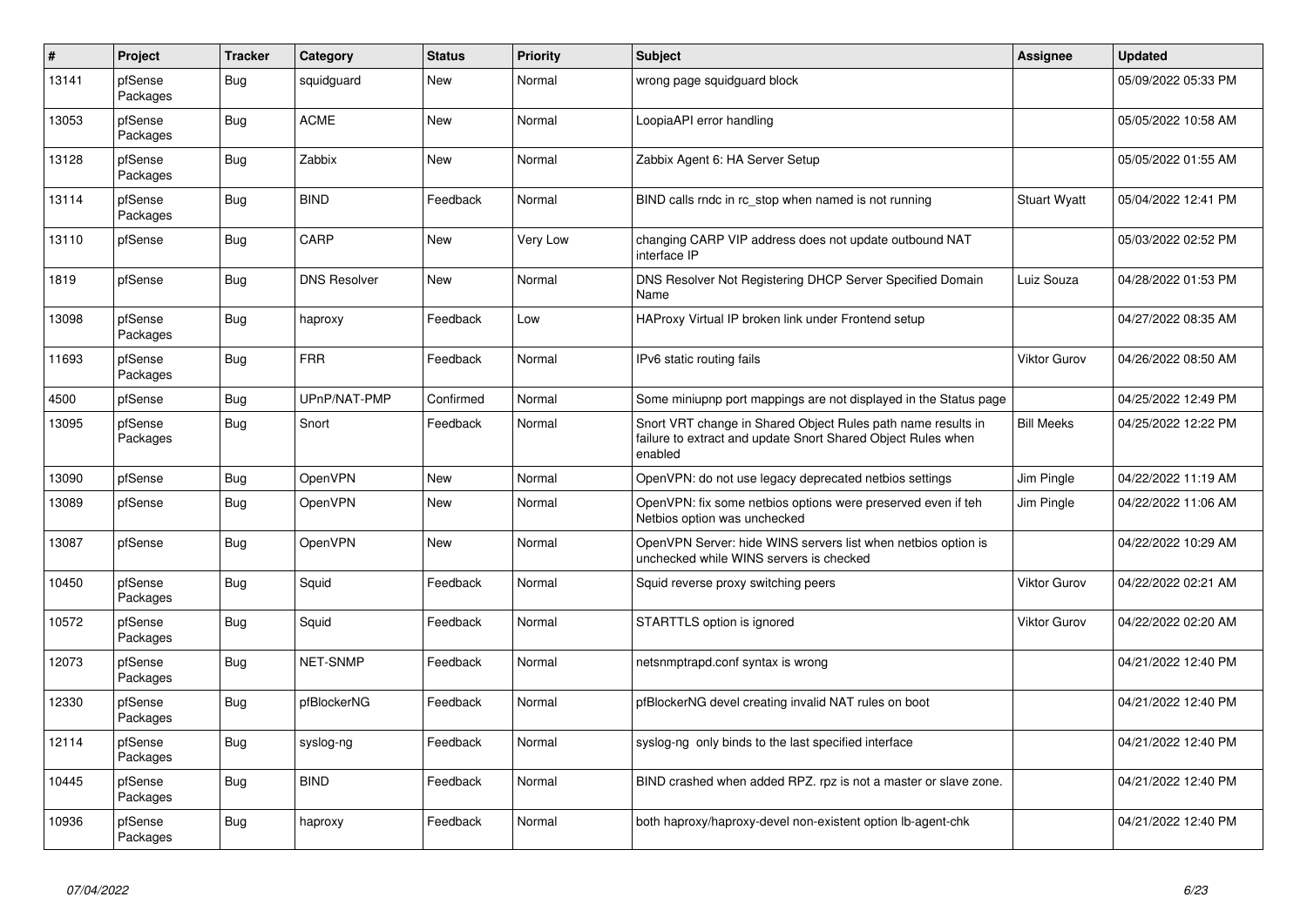| $\#$  | Project             | <b>Tracker</b> | Category                     | <b>Status</b> | <b>Priority</b> | <b>Subject</b>                                                                                  | <b>Assignee</b> | <b>Updated</b>      |
|-------|---------------------|----------------|------------------------------|---------------|-----------------|-------------------------------------------------------------------------------------------------|-----------------|---------------------|
| 11185 | pfSense<br>Packages | <b>Bug</b>     | ntop                         | Feedback      | Normal          | Redis service stopping before NtopNg                                                            |                 | 04/21/2022 12:40 PM |
| 10692 | pfSense<br>Packages | <b>Bug</b>     | <b>PIMD</b>                  | Feedback      | Normal          | PIMD starts twice at boot                                                                       |                 | 04/21/2022 12:40 PM |
| 11434 | pfSense<br>Packages | <b>Bug</b>     | squidguard                   | Feedback      | Normal          | SquidGuard over 1.16.18 11                                                                      |                 | 04/21/2022 12:40 PM |
| 10393 | pfSense<br>Packages | <b>Bug</b>     | syslog-ng                    | Feedback      | Normal          | Syslog-ng TLS support is broken                                                                 |                 | 04/21/2022 12:40 PM |
| 10330 | pfSense<br>Packages | <b>Bug</b>     | <b>BIND</b>                  | Feedback      | Normal          | BIND zone configuration displays wrong DS resource record with<br>inline DNSSEC signing enabled |                 | 04/21/2022 12:40 PM |
| 7039  | pfSense<br>Packages | <b>Bug</b>     | haproxy                      | Feedback      | Normal          | HAProxy backend configuration does not handle intermediate CAs<br>properly                      |                 | 04/21/2022 12:40 PM |
| 7797  | pfSense<br>Packages | Bug            | Squid                        | Feedback      | Normal          | Squid Reverse Proxy alternating between destinations                                            |                 | 04/21/2022 12:40 PM |
| 11970 | pfSense<br>Packages | <b>Bug</b>     | Coreboot                     | New           | Normal          | Netgate Firmware Upgrade Doesn't Work on XG-2758                                                |                 | 04/21/2022 12:39 PM |
| 10690 | pfSense             | Bug            | Installer                    | New           | Low             | Not possible to make UFS install on ZFS formatted drive                                         |                 | 04/21/2022 12:39 PM |
| 11398 | pfSense<br>Packages | <b>Bug</b>     | pfBlockerNG                  | New           | Normal          | pfBlocker upgrade hangs forever                                                                 |                 | 04/21/2022 12:39 PM |
| 10530 | pfSense             | <b>Bug</b>     | Upgrade                      | <b>New</b>    | Normal          | Convert config version to be based on product version                                           |                 | 04/21/2022 12:39 PM |
| 10544 | pfSense             | <b>Bug</b>     | User Manager /<br>Privileges | New           | Normal          | It's not possible to add a user to group operator using the gui                                 |                 | 04/21/2022 12:39 PM |
| 9136  | pfSense             | Bug            | DHCP (IPv6)                  | <b>New</b>    | High            | IPv6 Tracking Interfaces Lose IPv6 Address in Certain Cases                                     |                 | 04/21/2022 12:39 PM |
| 8264  | pfSense<br>Packages | <b>Bug</b>     | FreeRADIUS                   | <b>New</b>    | Normal          | Radiusd restart on WAN change results in freeradius not running<br>(and possible solution)      |                 | 04/21/2022 12:39 PM |
| 9384  | pfSense             | <b>Bug</b>     | Interfaces                   | Confirmed     | Normal          | devd putting "\$" before variable contents when using single quotes                             |                 | 04/21/2022 12:39 PM |
| 10502 | pfSense<br>Packages | <b>Bug</b>     | lldpd                        | In Progress   | Normal          | LLDP spamming errors on Netgate XG-7100                                                         |                 | 04/21/2022 12:39 PM |
| 8313  | pfSense             | Bug            | Notifications                | <b>New</b>    | Normal          | STARTTLS auto detection not working                                                             |                 | 04/21/2022 12:39 PM |
| 10513 | pfSense             | Bug            | Rules / NAT                  | New           | Normal          | State issues with policy routing and HA failover                                                |                 | 04/21/2022 12:39 PM |
| 7138  | pfSense             | Bug            | DHCP (IPv6)                  | Assigned      | Normal          | Pfsense wide dhcpv6 client doesn't recognise ifid statement                                     |                 | 04/21/2022 12:39 PM |
| 6823  | pfSense             | <b>Bug</b>     | Interfaces                   | <b>New</b>    | Normal          | No connectivity after changing link state to UP                                                 |                 | 04/21/2022 12:39 PM |
| 6186  | pfSense             | Bug            | Services                     | New           | Normal          | race conditions in service startup                                                              |                 | 04/21/2022 12:39 PM |
| 4154  | pfSense             | Bug            | User Manager /<br>Privileges | Confirmed     | Normal          | RADIUS authentication not working over IPv6                                                     |                 | 04/21/2022 12:39 PM |
| 5786  | pfSense             | <b>Bug</b>     | Web Interface                | New           | Normal          | Check WebConfigurator port for conflicts                                                        |                 | 04/21/2022 12:39 PM |
| 10426 | pfSense<br>Packages | <b>Bug</b>     | Filer                        | Feedback      | Normal          | Filer must validate that File name is uniq                                                      |                 | 04/20/2022 11:02 AM |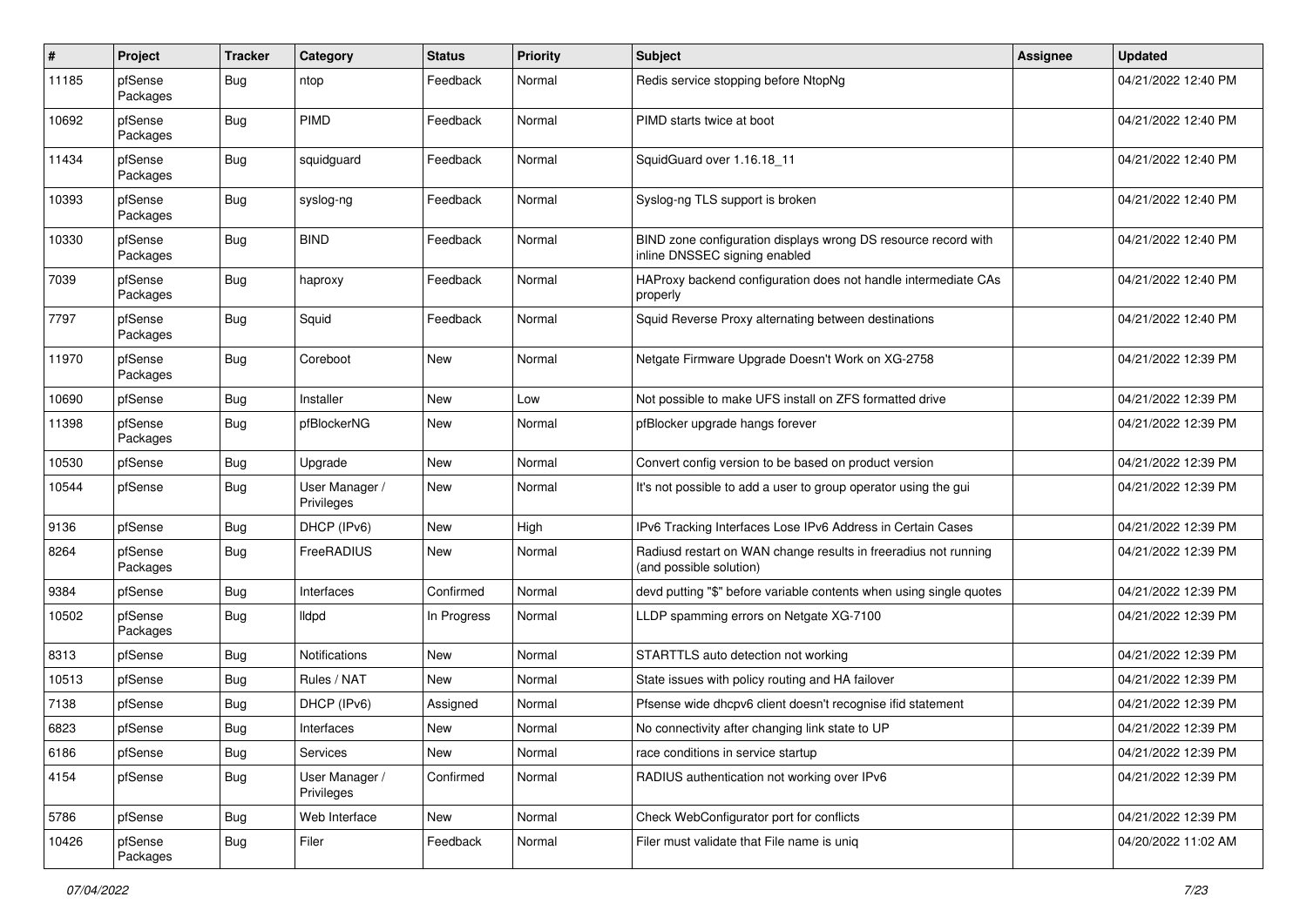| #     | Project             | <b>Tracker</b> | Category                        | <b>Status</b> | <b>Priority</b> | Subject                                                                                                                             | Assignee              | <b>Updated</b>      |
|-------|---------------------|----------------|---------------------------------|---------------|-----------------|-------------------------------------------------------------------------------------------------------------------------------------|-----------------------|---------------------|
| 13073 | pfSense<br>Packages | <b>Bug</b>     | Squid                           | New           | Normal          | ClamAV - clamd dies with high CPU load and thus the C-ICAP of<br>squid-reverse proxy causes http:500 errors                         |                       | 04/19/2022 05:38 AM |
| 13068 | pfSense             | Bug            | Aliases / Tables                | New           | Normal          | Error loading rules when URL Table IPs content is empty                                                                             |                       | 04/17/2022 09:07 PM |
| 13067 | pfSense             | <b>Bug</b>     | <b>FilterDNS</b>                | New           | Normal          | filterdns resolve interval is twice the intended value                                                                              |                       | 04/17/2022 07:45 PM |
| 12338 | pfSense<br>Packages | <b>Bug</b>     | <b>RRD Summary</b>              | New           | Normal          | RRD Summary does not report data on 3100                                                                                            |                       | 04/15/2022 02:54 PM |
| 13051 | pfSense             | <b>Bug</b>     | <b>Traffic Shaper</b><br>(ALTQ) | New           | Normal          | Firewall traffic shaper by interface selection unknow                                                                               |                       | 04/12/2022 07:03 AM |
| 12916 | pfSense<br>Packages | <b>Bug</b>     | pfBlockerNG                     | New           | Normal          | pfBlockerNG-devel cron job does not trigger xmlrpc sync                                                                             | <b>Viktor Gurov</b>   | 04/11/2022 12:55 PM |
| 13046 | pfSense             | <b>Bug</b>     | Rules / NAT                     | New           | Normal          | Floating rule applied to IPv6 interface with a SLAAC DHCPv6<br>gateway reports error on boot                                        |                       | 04/11/2022 09:50 AM |
| 13045 | pfSense<br>Packages | <b>Bug</b>     | WireGuard                       | New           | Normal          | Firewall floating rules ignore WireGuard traffic                                                                                    |                       | 04/11/2022 09:40 AM |
| 13043 | pfSense<br>Packages | <b>Bug</b>     | WireGuard                       | New           | Normal          | OSPF over Wireguard interface doesn't populate neighbors after<br>reboot                                                            |                       | 04/11/2022 09:22 AM |
| 12924 | pfSense<br>Packages | Bug            | WireGuard                       | New           | Normal          | <b>DNS Resolver WireGuard ACL Inconsistency</b>                                                                                     | Christian<br>McDonald | 04/10/2022 10:36 AM |
| 12950 | pfSense             | Bug            | Routing                         | New           | Normal          | OpenVPN as default gateway does not get set at boot time                                                                            |                       | 04/09/2022 05:46 PM |
| 13022 | pfSense<br>Packages | <b>Bug</b>     | haproxy                         | Feedback      | Normal          | HAProxy - Sub Frontends ignore Client verification CA certificates                                                                  |                       | 04/06/2022 12:55 PM |
| 13034 | pfSense<br>Packages | <b>Bug</b>     | Zabbix                          | Feedback      | Normal          | Zabbix6 Agent and Proxy fail to set the PSK from the web GUI in its<br>conf files                                                   | Viktor Gurov          | 04/06/2022 11:59 AM |
| 12956 | pfSense<br>Packages | <b>Bug</b>     | Suricata                        | Confirmed     | Normal          | suricata fails to use pcre in SID management (e.g. dropsid.conf)                                                                    |                       | 04/05/2022 12:52 PM |
| 11343 | pfSense<br>Packages | Bug            | <b>BIND</b>                     | Feedback      | Low             | Invalid link to pfSense-pkg-bind changelog                                                                                          | <b>Viktor Gurov</b>   | 04/05/2022 08:12 AM |
| 10900 | pfSense<br>Packages | Bug            | Backup                          | Feedback      | Normal          | /packages/backup/backup.php?a=download&t=backup HTTP<br>504, or Sends PHP Error Message as ASCII/Text file Named<br>pfsense.bak.tqz |                       | 04/05/2022 01:51 AM |
| 12774 | pfSense             | <b>Bug</b>     | Backup / Restore                | New           | Normal          | Picture widget image is not saved in backup                                                                                         |                       | 04/04/2022 04:48 AM |
| 13018 | pfSense<br>Packages | <b>Bug</b>     | pfBlockerNG                     | New           | Normal          | TLD and DNSBL Safesearch DOH conflict disables TLD block<br>when conflicting DOH FQDN is deselected or whitelisted                  |                       | 04/01/2022 05:59 PM |
| 13000 | pfSense             | <b>Bug</b>     | <b>IPsec</b>                    | New           | Low             | IPsec AES-GCM encryption algorithm "Key Length" field should be<br>labeled "ICV Length"                                             |                       | 03/30/2022 07:40 AM |
| 12922 | pfSense             | Bug            | DHCP (IPv4)                     | New           | Normal          | Classless static routes received on DHCP WAN can override<br>chosen default gateway                                                 |                       | 03/28/2022 10:08 AM |
| 12706 | pfSense<br>Packages | Bug            | pfBlockerNG                     | Feedback      | Normal          | pfBlockerNG and unbound does not work after switching /var to<br>RAM disk                                                           | Viktor Gurov          | 03/24/2022 10:47 AM |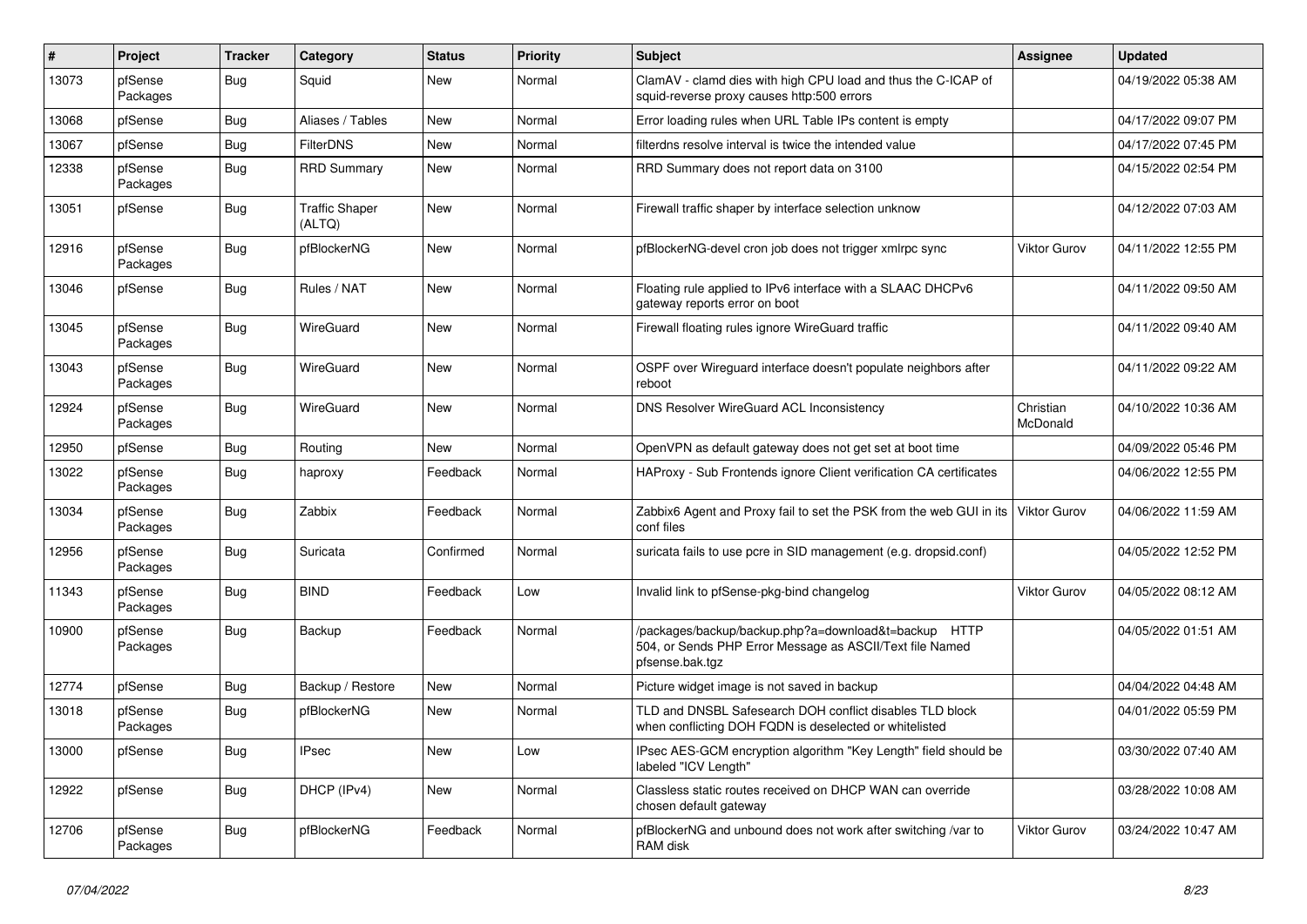| $\vert$ # | Project             | <b>Tracker</b> | Category                                        | <b>Status</b>                 | Priority | <b>Subject</b>                                                                                                                                                          | <b>Assignee</b>     | <b>Updated</b>      |
|-----------|---------------------|----------------|-------------------------------------------------|-------------------------------|----------|-------------------------------------------------------------------------------------------------------------------------------------------------------------------------|---------------------|---------------------|
| 12979     | pfSense<br>Packages | <b>Bug</b>     | Snort                                           | <b>Pull Request</b><br>Review | High     | Snort Rules Update Process Using Deprecated FreeBSD<br>Subdirectory Name                                                                                                | <b>Bill Meeks</b>   | 03/24/2022 09:02 AM |
| 12927     | pfSense             | Bug            | OpenVPN                                         | New                           | Normal   | OpenVPN with OCSP enabled allows connections with revoked<br>certificates                                                                                               |                     | 03/24/2022 08:22 AM |
| 12951     | pfSense<br>Packages | <b>Bug</b>     | <b>FRR</b>                                      | Feedback                      | Normal   | FRR cannot remove IPv6 routes                                                                                                                                           |                     | 03/22/2022 09:24 PM |
| 12965     | pfSense<br>Packages | Bug            | <b>FRR</b>                                      | <b>Pull Request</b><br>Review | Normal   | FRR BFD peer configuration is handled incorrectly in some cases                                                                                                         | <b>Viktor Gurov</b> | 03/22/2022 08:04 AM |
| 12829     | pfSense             | <b>Bug</b>     | <b>Traffic Shaper</b><br>(Limiters)             | Feedback                      | Normal   | Dummynet kernel module fails to load after upgrade.                                                                                                                     |                     | 03/17/2022 09:26 AM |
| 12938     | pfSense             | Bug            | <b>IPv6 Router</b><br>Advertisements<br>(RADVD) | New                           | Normal   | MaxRtrAdvInterval would allow stale DNS servers to be deleted<br>faster                                                                                                 |                     | 03/12/2022 09:37 AM |
| 12623     | pfSense<br>Packages | Bug            | <b>ACME</b>                                     | <b>New</b>                    | Normal   | acme.sh package   DNS-ISPConfig settings                                                                                                                                | <b>Viktor Gurov</b> | 03/10/2022 03:42 PM |
| 12926     | pfSense             | <b>Bug</b>     | Interfaces                                      | Feedback                      | Normal   | Changing LAGG type on CARP interfaces makes VIPs go to an<br>"init" State                                                                                               |                     | 03/10/2022 10:52 AM |
| 12869     | pfSense<br>Packages | Bug            | <b>BIND</b>                                     | Feedback                      | Normal   | Bind DNS Package AAAA filtering Broken on new ZFS Installs                                                                                                              | <b>Viktor Gurov</b> | 03/09/2022 12:38 PM |
| 12907     | pfSense<br>Packages | Bug            | PIMD                                            | Feedback                      | Normal   | PIMD: Nonexistent interfaces should be hidden/disabled in<br>pimd.conf before bringing up the service                                                                   |                     | 03/07/2022 03:51 PM |
| 12670     | pfSense<br>Packages | Bug            | <b>ACME</b>                                     | New                           | Normal   | ACME package writes credentials to system log                                                                                                                           | <b>Viktor Gurov</b> | 03/07/2022 10:58 AM |
| 12905     | pfSense             | Bug            | Web Interface                                   | New                           | Normal   | Add VLAN Re-assignment to Import Interface Mismatch Wizard                                                                                                              |                     | 03/07/2022 08:05 AM |
| 11530     | pfSense<br>Packages | Bug            | ntop                                            | Feedback                      | Low      | ntopng 4.2 needs to be updated to 4.3, Bug when accessing a host<br>for details                                                                                         |                     | 03/05/2022 08:35 PM |
| 12899     | pfSense<br>Packages | <b>Bug</b>     | Suricata                                        | New                           | Normal   | Suricata doesn't honor Pass List                                                                                                                                        |                     | 03/04/2022 01:22 PM |
| 12894     | pfSense Plus        | Bug            | Certificates                                    | New                           | Low      | duplicating freshly created certificates through refreshing                                                                                                             |                     | 03/03/2022 02:35 PM |
| 12888     | pfSense             | Bug            | Rules / NAT                                     | New                           | Normal   | pfSense sends un-NATed packets during OpenVPN startup                                                                                                                   |                     | 03/01/2022 03:13 PM |
| 12742     | pfSense<br>Packages | Bug            | FreeRADIUS                                      | Feedback                      | Normal   | freeRADIUS virtual-server-default: modules dailycounter,<br>monthlycounter, noresetcounter, expire on login in authorize<br>section prevent virtual server from loading |                     | 03/01/2022 12:45 PM |
| 11778     | pfSense             | Bug            | OpenVPN                                         | <b>New</b>                    | Normal   | OpenVPN uses 100% CPU after experiencing packet loss                                                                                                                    |                     | 02/28/2022 07:38 AM |
| 12857     | pfSense             | <b>Bug</b>     | Gateways                                        | <b>New</b>                    | Normal   | Firewall gateway goes away when making changes to Bridge0<br>device                                                                                                     |                     | 02/27/2022 11:20 AM |
| 12259     | pfSense             | <b>Bug</b>     | <b>Operating System</b>                         | <b>New</b>                    | Normal   | Intel em NICs Suffering Performance Degradation on FreeBSD12                                                                                                            |                     | 02/25/2022 09:28 PM |
| 12849     | pfSense             | Bug            | <b>Operating System</b>                         | New                           | Normal   | pfsync kernel crash on reboot                                                                                                                                           | Mateusz Guzik       | 02/22/2022 02:02 PM |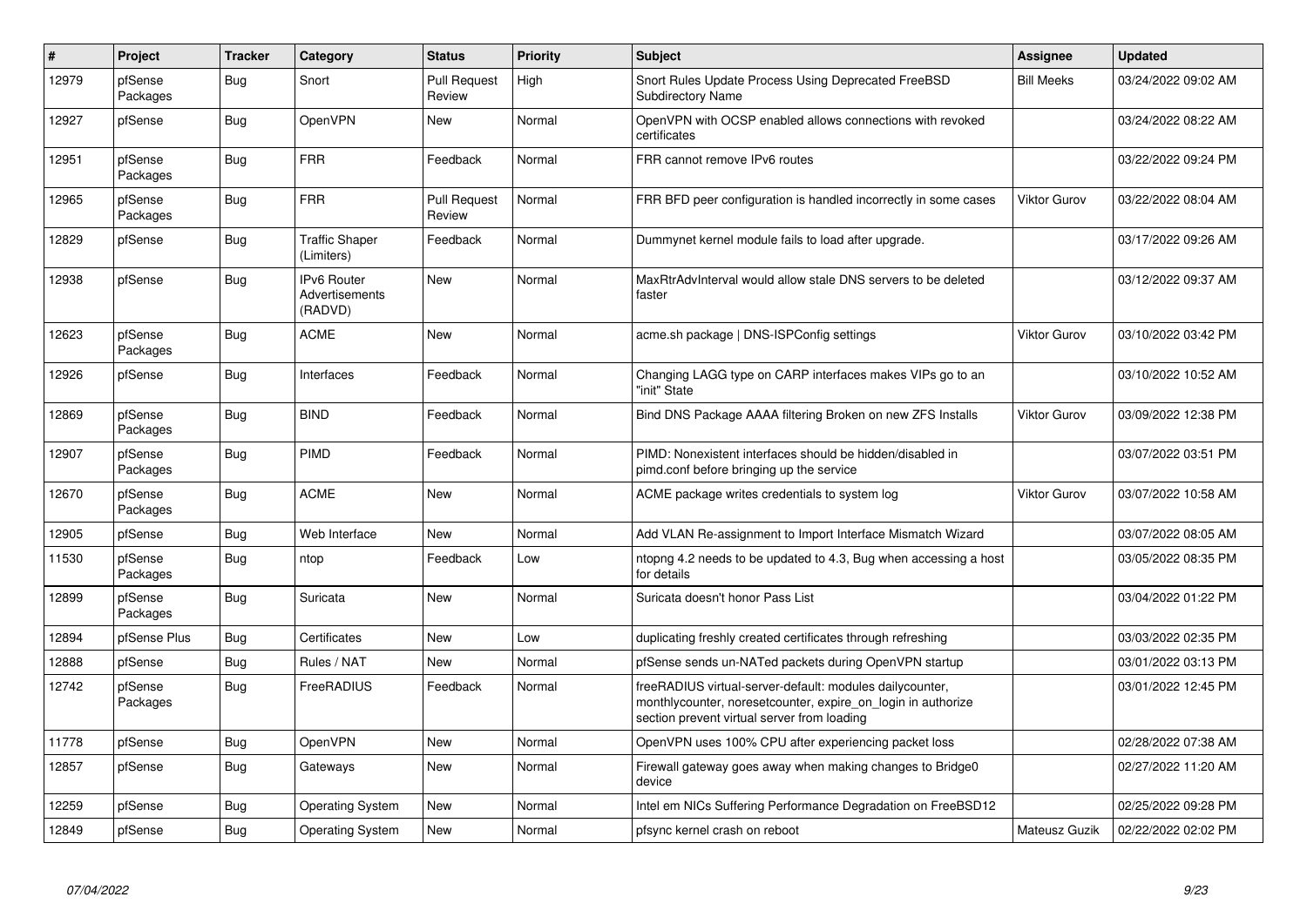| ∦     | Project             | <b>Tracker</b> | Category                 | <b>Status</b> | <b>Priority</b> | <b>Subject</b>                                                                                                                                         | <b>Assignee</b> | <b>Updated</b>      |
|-------|---------------------|----------------|--------------------------|---------------|-----------------|--------------------------------------------------------------------------------------------------------------------------------------------------------|-----------------|---------------------|
| 12853 | pfSense             | Bug            | NAT Reflection           | Feedback      | High            | Network Address Translation - Pure NAT pfsense freeze after<br>reboot                                                                                  |                 | 02/22/2022 08:40 AM |
| 12850 | pfSense             | Bug            | Routing                  | New           | Low             | Console error during boot: "route: route has not been found"                                                                                           |                 | 02/22/2022 08:27 AM |
| 12845 | pfSense<br>Packages | Bug            | softflowd                | New           | Normal          | softflowd wrong vlan tag                                                                                                                               |                 | 02/21/2022 10:40 AM |
| 12828 | pfSense             | Bug            | Wireless                 | New           | Normal          | pfSense keeps crashing (Fatal trap 12: page fault while in kernel<br>mode)                                                                             |                 | 02/21/2022 07:55 AM |
| 12708 | pfSense             | <b>Bug</b>     | Aliases / Tables         | New           | Normal          | alias with non resolving DNS entry breaks underlying pf table                                                                                          |                 | 02/20/2022 06:13 PM |
| 12822 | pfSense<br>Packages | Bug            | pfBlockerNG              | New           | Normal          | IPv4 Source ASN format not working                                                                                                                     |                 | 02/18/2022 10:47 AM |
| 12823 | pfSense             | Bug            | DHCP (IPv6)              | New           | Normal          | Multiple DHCP6 WAN connections PPPoE interface 'defached'<br>status                                                                                    |                 | 02/18/2022 05:39 AM |
| 8882  | pfSense             | <b>Bug</b>     | Interfaces               | Incomplete    | Normal          | Interface assignments lost on reboot                                                                                                                   |                 | 02/17/2022 02:24 PM |
| 12475 | pfSense<br>Packages | Bug            | OpenVPN Client<br>Export | Feedback      | Normal          | OpenVPN Client Export does not show certificate without private<br>key                                                                                 | Jim Pingle      | 02/17/2022 08:24 AM |
| 12797 | pfSense             | Bug            | UPnP/NAT-PMP             | New           | Normal          | UPnP+STUN forms invalid outbound NAT rules using the external<br>address discovered from STUN                                                          |                 | 02/15/2022 01:01 PM |
| 12683 | pfSense<br>Packages | Bug            | Snort                    | Feedback      | Normal          | snort_get_vpns_list() does not include OpenVPN CSO                                                                                                     | Viktor Gurov    | 02/15/2022 10:47 AM |
| 11836 | pfSense<br>Packages | Bug            | <b>FRR</b>               | Assigned      | Normal          | FRR ACCEPTFILTER unstable                                                                                                                              | Viktor Gurov    | 02/14/2022 07:20 AM |
| 12543 | pfSense             | Bug            | Web Interface            | Feedback      | Normal          | Deleteing a Outbound NAT rule gave me an empty rule and<br>displayed php error in UI.                                                                  |                 | 02/14/2022 04:36 AM |
| 11036 | pfSense<br>Packages | Bug            | haproxy                  | New           | Normal          | <b>HAproxy ACL</b>                                                                                                                                     |                 | 02/11/2022 11:27 AM |
| 8179  | pfSense             | Bug            | DHCP (IPv4)              | Feedback      | Normal          | Incorrect reverse DNS zone in DHCP server config for<br>non-octet-aligned subnet mask                                                                  | Renato Botelho  | 02/09/2022 11:17 PM |
| 12759 | pfSense Plus        | Bug            | Package System           | New           | Very Low        | Proprietary packages link to non-existant or non-public github<br>pages                                                                                |                 | 02/09/2022 10:43 AM |
| 8100  | pfSense             | Bug            | CARP                     | New           | Normal          | pfsync Initially Deletes States on Primary for Connections<br><b>Established through Secondary</b>                                                     | Luiz Souza      | 02/08/2022 12:59 PM |
| 6799  | pfSense             | Bug            | Rules / NAT              | New           | Normal          | Using NOT (!) with interface subnet macros results unexpected<br>traffic passing when multiple subnets are included in the macro (i.e.<br>VIP subnets) |                 | 02/07/2022 02:18 PM |
| 12767 | pfSense<br>Packages | <b>Bug</b>     | Avahi                    | New           | Normal          | `Package radavahi-daemon does does not exist in current<br>pfSense version and it has been removed" message on pfSense<br>2.7 restore                  |                 | 02/07/2022 11:28 AM |
| 12762 | pfSense             | <b>Bug</b>     | <b>IPsec</b>             | New           | Normal          | IPsec keep alive check ignores Child SA Start Action                                                                                                   | Viktor Gurov    | 02/07/2022 11:21 AM |
| 12764 | pfSense             | <b>Bug</b>     | Gateways                 | New           | Normal          | VTI gateway status is pending after assigning the VTI interface                                                                                        |                 | 02/07/2022 05:41 AM |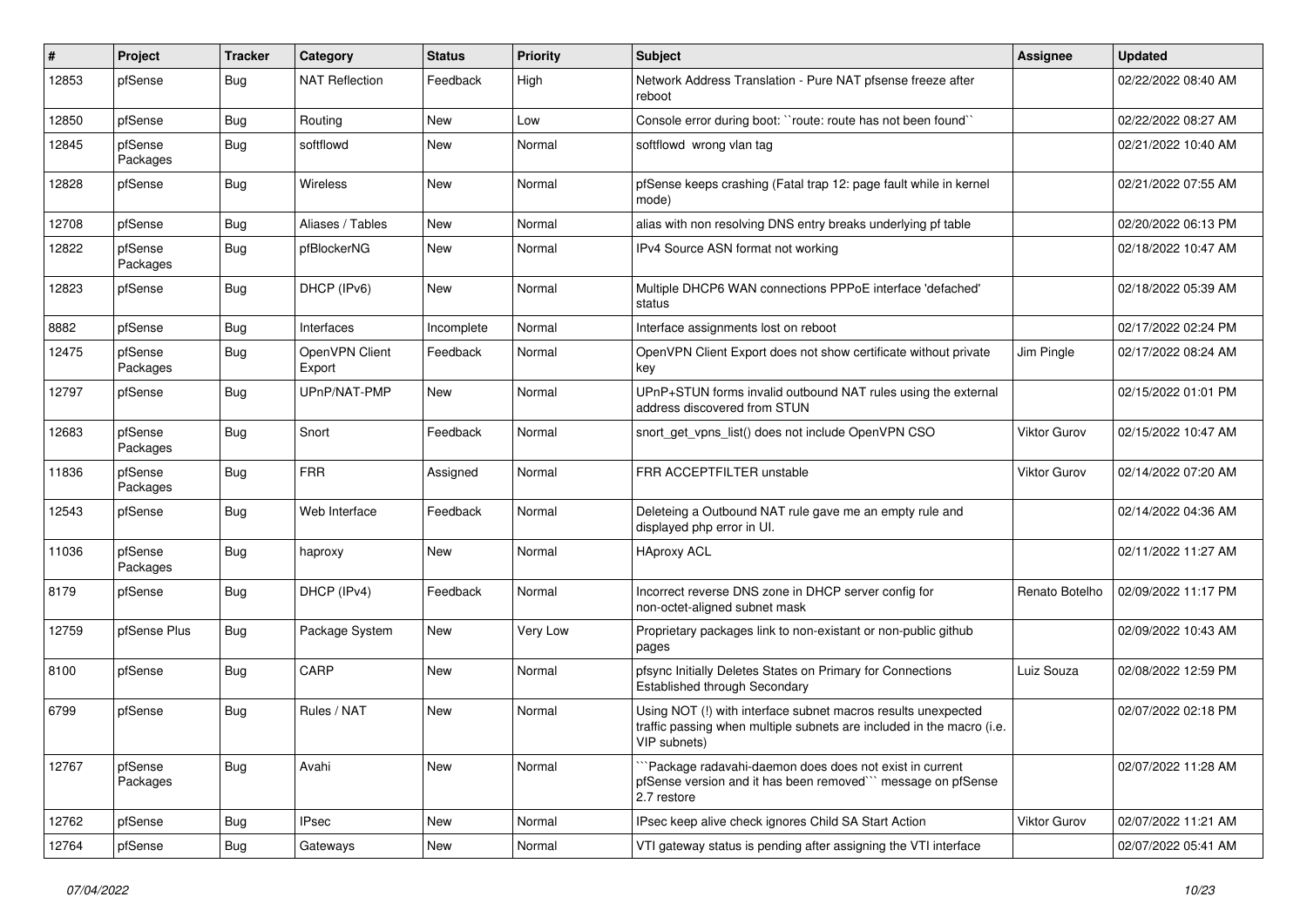| #     | Project             | <b>Tracker</b> | Category                        | <b>Status</b>                 | <b>Priority</b> | <b>Subject</b>                                                                      | <b>Assignee</b>       | <b>Updated</b>      |
|-------|---------------------|----------------|---------------------------------|-------------------------------|-----------------|-------------------------------------------------------------------------------------|-----------------------|---------------------|
| 12760 | pfSense<br>Packages | <b>Bug</b>     | WireGuard                       | New                           | Normal          | Link-local addresses disallowed on Wireguard interfaces                             | Christian<br>McDonald | 02/07/2022 03:50 AM |
| 12751 | pfSense<br>Packages | <b>Bug</b>     | <b>FRR</b>                      | New                           | Normal          | Improve FRR route restoration after gateway events                                  |                       | 02/06/2022 11:07 PM |
| 12258 | pfSense<br>Packages | <b>Bug</b>     | WireGuard                       | Feedback                      | Normal          | Copy key buttons only work in HTTPS mode                                            |                       | 02/03/2022 04:57 AM |
| 12734 | pfSense             | <b>Bug</b>     | Web Interface                   | Incomplete                    | Low             | Long hostname breaks DHCP leases layout                                             |                       | 01/31/2022 01:03 PM |
| 12740 | pfSense             | <b>Bug</b>     | FreeBSD                         | Incomplete                    | Normal          | panic: esp_input_cb: Unexpected address family                                      |                       | 01/27/2022 01:19 PM |
| 12732 | pfSense<br>Packages | <b>Bug</b>     | squidguard                      | New                           | High            | Squid https filtering squidguard acl target list - erratic behaviour                |                       | 01/26/2022 09:11 AM |
| 12730 | pfSense             | <b>Bug</b>     | <b>Captive Portal</b>           | New                           | Normal          | RADIUS accounting does not work if WAN is down                                      |                       | 01/26/2022 05:13 AM |
| 12726 | pfSense             | <b>Bug</b>     | Authentication                  | New                           | Normal          | LDAP select container button auto populate                                          |                       | 01/25/2022 01:48 PM |
| 12705 | pfSense             | <b>Bug</b>     | <b>IPsec</b>                    | Incomplete                    | Normal          | ECDSA certificate does not work for IPSec VPN phase 1                               |                       | 01/24/2022 03:22 PM |
| 12720 | pfSense             | <b>Bug</b>     | Rules / NAT                     | <b>Pull Request</b><br>Review | Normal          | Hide the "tag" field on non-floating tabs                                           | <b>Viktor Gurov</b>   | 01/24/2022 03:11 PM |
| 12715 | pfSense             | Bug            | Authentication                  | New                           | Normal          | Long system startup time when LDAP is configured and unavailable<br>during startup. | Christian<br>McDonald | 01/24/2022 05:50 AM |
| 7329  | pfSense             | <b>Bug</b>     | <b>DNS Forwarder</b>            | <b>New</b>                    | Low             | <b>DHCP Not Updating DNS</b>                                                        |                       | 01/21/2022 09:16 PM |
| 7352  | pfSense             | <b>Bug</b>     | Routing                         | New                           | Normal          | pfSense IPv6 static route is dumped after a WAN flap                                |                       | 01/20/2022 09:35 AM |
| 9500  | pfSense<br>Packages | <b>Bug</b>     | haproxy                         | New                           | Normal          | HAproxy does not delete non-applicable action config                                |                       | 01/18/2022 06:28 AM |
| 2234  | pfSense             | Bug            | Web Interface                   | Confirmed                     | Low             | Status: Traffic Graph - only shows interface's subnet                               |                       | 01/15/2022 08:33 PM |
| 6926  | pfSense             | <b>Bug</b>     | UPnP/NAT-PMP                    | New                           | Normal          | Miniupnp advertising expired IPv6 address                                           |                       | 01/15/2022 08:29 PM |
| 1849  | pfSense             | <b>Bug</b>     | <b>Traffic Shaper</b><br>(ALTQ) | New                           | Normal          | Traffic shaper - By Queue view needs to show/use friendly inerface<br>names         |                       | 01/10/2022 08:10 AM |
| 5253  | pfSense             | <b>Bug</b>     | <b>PPP</b> Interfaces           | <b>New</b>                    | Normal          | 3gstats.php 100% CPU                                                                |                       | 01/08/2022 05:02 PM |
| 12260 | pfSense<br>Packages | <b>Bug</b>     | ntop                            | New                           | Normal          | Update popup and version missmatch?                                                 |                       | 01/08/2022 05:53 AM |
| 12667 | pfSense<br>Packages | <b>Bug</b>     | WireGuard                       | <b>New</b>                    | Normal          | Firewall Crashed After Upgrading Wireguard                                          |                       | 01/07/2022 09:18 AM |
| 8516  | pfSense<br>Packages | <b>Bug</b>     | FreeRADIUS                      | New                           | Normal          | FreeRADIUS requires settings re-saved after pfSense upgrade                         | Jim Pingle            | 12/31/2021 05:58 PM |
| 8113  | pfSense             | Bug            | Interfaces                      | New                           | Normal          | MTU setting on bridge, openvpn clients ignored                                      |                       | 12/31/2021 05:55 PM |
| 7400  | pfSense             | <b>Bug</b>     | <b>Traffic Graphs</b>           | Assigned                      | Normal          | Traffic Graphs show bad data on 2.3.3_1                                             | Jared Dillard         | 12/31/2021 05:47 PM |
| 6993  | pfSense             | <b>Bug</b>     | OpenVPN                         | New                           | Normal          | OpenVPN status error during CARP state transition                                   | James Webb            | 12/31/2021 05:44 PM |
| 7113  | pfSense             | <b>Bug</b>     | Dashboard                       | New                           | Normal          | Interface name in Traffic Graphs                                                    |                       | 12/31/2021 05:40 PM |
| 4345  | pfSense             | Bug            | <b>Operating System</b>         | Confirmed                     | Normal          | Traffic Shaping doesn't work with Xen netfront driver                               |                       | 12/31/2021 05:30 PM |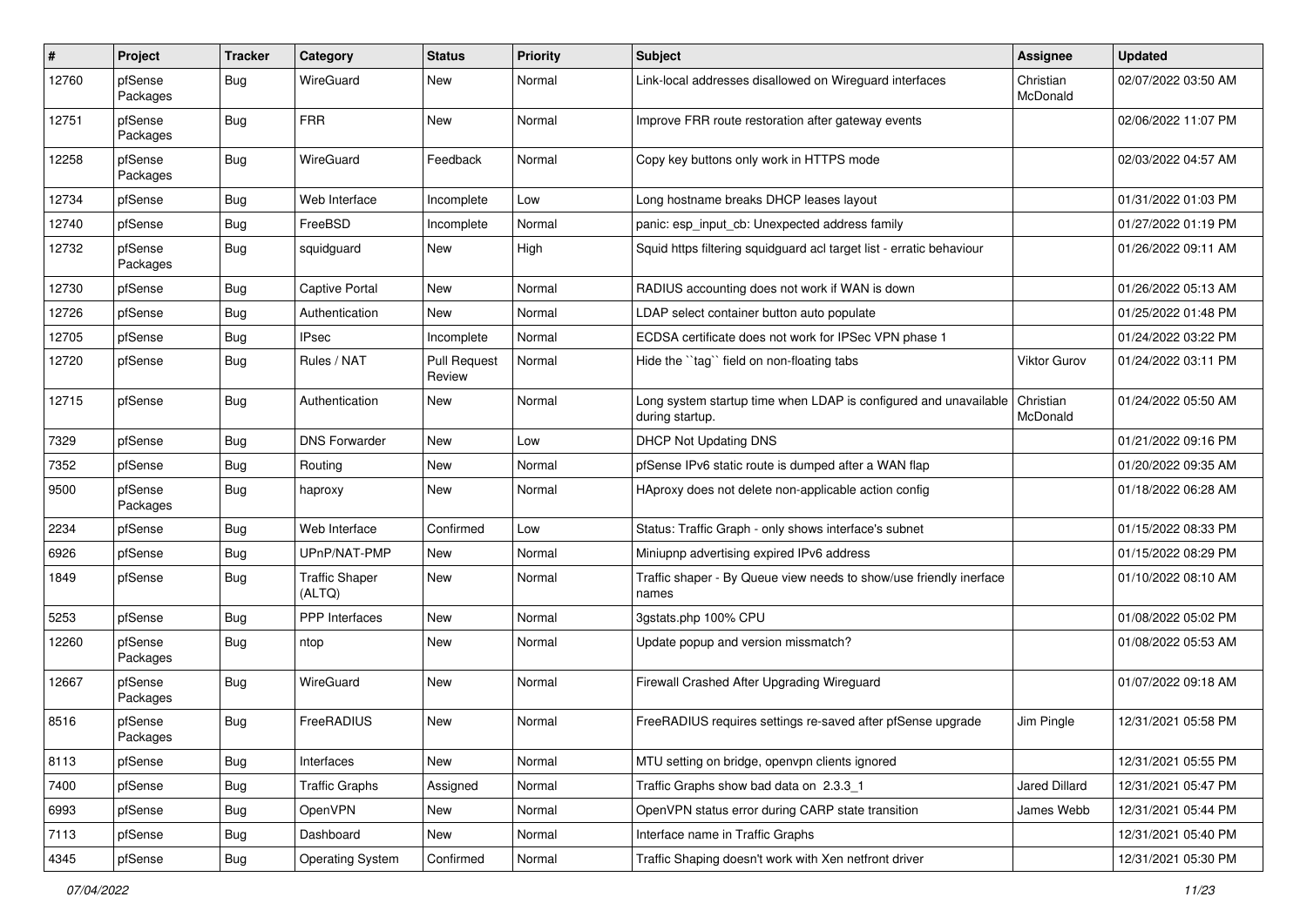| $\sharp$ | Project             | <b>Tracker</b> | Category              | <b>Status</b> | Priority | <b>Subject</b>                                                                                                                | Assignee              | <b>Updated</b>      |
|----------|---------------------|----------------|-----------------------|---------------|----------|-------------------------------------------------------------------------------------------------------------------------------|-----------------------|---------------------|
| 5629     | pfSense             | Bug            | <b>IPsec</b>          | <b>New</b>    | Normal   | Allow for IPsec configuration using certs without a CA                                                                        |                       | 12/31/2021 05:21 PM |
| 12423    | pfSense<br>Packages | Bug            | pfBlockerNG           | Feedback      | Normal   | Dashboard shows "SQLite database missing, Force Reload DNSBL<br>to recover!"                                                  |                       | 12/31/2021 01:06 PM |
| 12655    | pfSense<br>Packages | <b>Bug</b>     | Telegraf              | New           | Normal   | telegraf, wireguard plugin failing                                                                                            |                       | 12/30/2021 05:51 PM |
| 12414    | pfSense<br>Packages | Bug            | pfBlockerNG           | Feedback      | Normal   | DNSBL SafeSearch page displays input validation error if DoH /<br>DoT blocking is not enabled                                 |                       | 12/30/2021 02:49 PM |
| 12206    | pfSense<br>Packages | <b>Bug</b>     | <b>NET-SNMP</b>       | Feedback      | Normal   | Certificate Manager page doesn't show Net-SNMP used certificates                                                              | <b>Viktor Gurov</b>   | 12/30/2021 09:40 AM |
| 6289     | pfSense             | <b>Bug</b>     | Interfaces            | New           | Normal   | IPv6 address not given to track6 interfaces on create                                                                         |                       | 12/30/2021 04:17 AM |
| 11872    | pfSense             | <b>Bug</b>     | Interfaces            | <b>New</b>    | Normal   | gif interfaces reporting incorrect traffic counters                                                                           |                       | 12/30/2021 04:00 AM |
| 11759    | pfSense             | <b>Bug</b>     | Dashboard             | <b>New</b>    | Normal   | Traffic graphs on dashboard double upload on pppoe links                                                                      |                       | 12/30/2021 04:00 AM |
| 12648    | pfSense             | <b>Bug</b>     | <b>Captive Portal</b> | New           | Normal   | Undocumented variables 'listenporthttp' and 'listenporthttps'                                                                 |                       | 12/28/2021 10:44 AM |
| 12070    | pfSense             | <b>Bug</b>     | DHCP (IPv4)           | <b>New</b>    | Low      | <b>VLAN0 for WAN DHCP</b>                                                                                                     |                       | 12/23/2021 04:31 PM |
| 12264    | pfSense<br>Packages | Bug            | Squid                 | Feedback      | Low      | Stray <table> line in squid monitor.php</table>                                                                               | <b>Viktor Gurov</b>   | 12/23/2021 10:53 AM |
| 8827     | pfSense<br>Packages | <b>Bug</b>     | squidguard            | New           | Normal   | Squidguard: ACL redirect modes 'redirect' and 'err page' send<br>unresolvable URLs to the client.                             | <b>Viktor Gurov</b>   | 12/21/2021 05:49 AM |
| 11960    | pfSense             | <b>Bug</b>     | Gateway Monitoring    | Feedback      | Normal   | Gateway Monitoring Traffic Goes Out Default Gateway                                                                           |                       | 12/20/2021 05:43 AM |
| 7152     | pfSense             | Bug            | <b>DNS Resolver</b>   | <b>New</b>    | Normal   | Unbound / DNS Resolver issue if "Register DHCP static mappings<br>in the DNS Resolver" set before wildcard DNS custom options |                       | 12/18/2021 04:59 PM |
| 5849     | pfSense             | <b>Bug</b>     | CARP                  | <b>New</b>    | Normal   | Routing fail on CARP IPsec                                                                                                    |                       | 12/18/2021 04:41 PM |
| 7235     | pfSense             | Bug            | <b>IPsec</b>          | <b>New</b>    | Normal   | 4860 has not got significant IPsec performance rising with enabled<br>HW acceleration                                         | Luiz Souza            | 12/18/2021 04:32 PM |
| 12608    | pfSense<br>Packages | Bug            | WireGuard             | New           | High     | WireGuard tunnels monitored by dpinger causing system to stop<br>routing completely in certain situations                     | Christian<br>McDonald | 12/16/2021 03:14 PM |
| 11054    | pfSense<br>Packages | <b>Bug</b>     | FreeRADIUS            | Assigned      | Normal   | Check Client Certificate CN not working as described                                                                          | Viktor Gurov          | 12/14/2021 07:22 AM |
| 7387     | pfSense             | <b>Bug</b>     | Dashboard             | <b>New</b>    | Low      | New Traffic Graph in dashboard resets inverted view to normal<br>view                                                         | <b>Jared Dillard</b>  | 12/11/2021 08:14 PM |
| 3796     | pfSense             | <b>Bug</b>     | Diagnostics           | Confirmed     | Normal   | States summary fails and is very slow with large state tables                                                                 |                       | 12/11/2021 08:03 PM |
| 4604     | pfSense             | Bug            | <b>NTPD</b>           | New           | Normal   | NTP time server entries may or may not work, depending upon<br>interfaces selected when configuring NTP service               |                       | 12/11/2021 07:59 PM |
| 1738     | pfSense             | <b>Bug</b>     | Backup / Restore      | <b>New</b>    | Very Low | Restore fails when username in backup is not matching                                                                         |                       | 12/11/2021 07:51 PM |
| 1667     | pfSense             | <b>Bug</b>     | L <sub>2</sub> TP     | <b>New</b>    | Normal   | L2TP server does not respond properly from a CARP VIP                                                                         |                       | 12/11/2021 07:43 PM |
| 12552    | pfSense             | <b>Bug</b>     | <b>OpenVPN</b>        | <b>New</b>    | Normal   | "Pull DNS" option within OpenVPN client does not cause pfSense<br>to use DNS servers assigned by remote OpenVPN server        |                       | 12/08/2021 08:45 AM |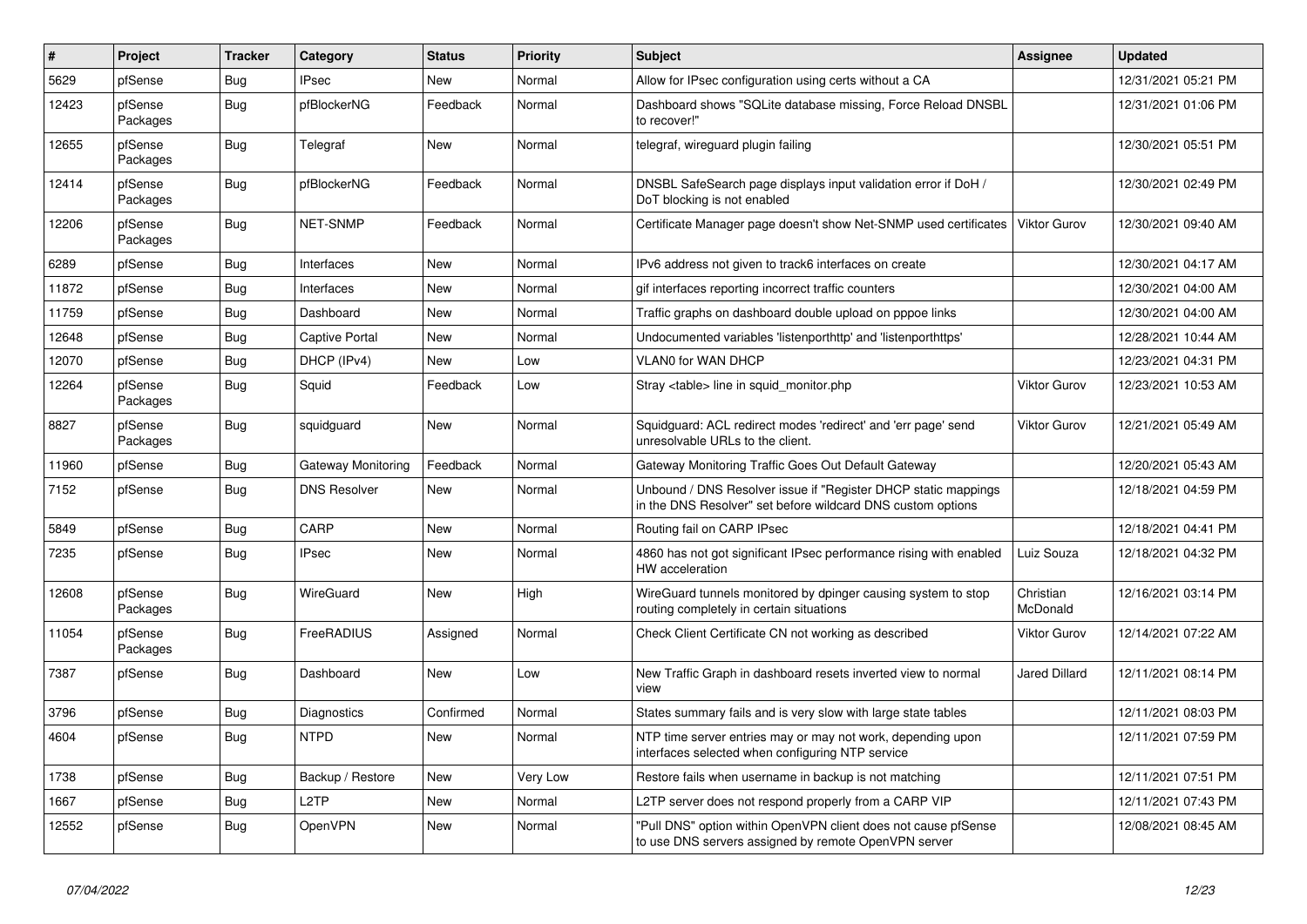| #     | Project             | <b>Tracker</b> | Category                 | <b>Status</b>                 | <b>Priority</b> | <b>Subject</b>                                                                                                                   | Assignee            | <b>Updated</b>      |
|-------|---------------------|----------------|--------------------------|-------------------------------|-----------------|----------------------------------------------------------------------------------------------------------------------------------|---------------------|---------------------|
| 12563 | pfSense             | <b>Bug</b>     | OpenVPN                  | New                           | Normal          | OpenVPN server doesn't support Framed-IPv6-Address RADIUS<br>attribute                                                           |                     | 12/03/2021 11:19 AM |
| 12547 | pfSense             | <b>Bug</b>     | <b>Operating System</b>  | Feedback                      | Normal          | unsheduled system reboot/crash                                                                                                   | Mateusz Guzik       | 12/01/2021 01:20 PM |
| 12506 | pfSense<br>Packages | <b>Bug</b>     | Suricata                 | Feedback                      | Normal          | Only selected instance is restarted on suppress list change                                                                      | <b>Viktor Gurov</b> | 12/01/2021 04:43 AM |
| 11182 | pfSense<br>Packages | Bug            | <b>NRPE</b>              | New                           | Normal          | NRPE in HA syncs the bind IP                                                                                                     |                     | 12/01/2021 02:15 AM |
| 12542 | pfSense             | Bug            | Virtual IP Addresses     | New                           | Normal          | Cannot assign a same IPv6 Link-Local address to different<br>interfaces                                                          |                     | 11/25/2021 01:41 AM |
| 12539 | pfSense             | <b>Bug</b>     | Interfaces               | <b>New</b>                    | Low             | Changing VLAN ID for LAN interface in assignments silently fails.                                                                |                     | 11/23/2021 04:12 AM |
| 7096  | pfSense             | <b>Bug</b>     | <b>DNS Resolver</b>      | Feedback                      | Normal          | Unbound fails to start on boot if specific network devices are<br>configured in the "Network Interfaces"                         |                     | 11/22/2021 08:59 AM |
| 12538 | pfSense<br>Packages | <b>Bug</b>     | <b>PIMD</b>              | New                           | Normal          | PIMD sub-interface bug                                                                                                           |                     | 11/20/2021 09:44 PM |
| 12249 | pfSense             | <b>Bug</b>     | Backup / Restore         | <b>New</b>                    | Normal          | HAProxy causing failed ACB backups                                                                                               |                     | 11/15/2021 11:58 PM |
| 12519 | pfSense             | <b>Bug</b>     | Authentication           | New                           | Normal          | Fail authentication using special character in password via the<br>LDAP connector                                                |                     | 11/12/2021 07:39 AM |
| 11525 | pfSense<br>Packages | <b>Bug</b>     | Suricata                 | New                           | Normal          | pfsense 2.5.0 release version for vlan issue to suricata                                                                         |                     | 11/11/2021 08:16 AM |
| 12507 | pfSense<br>Packages | <b>Bug</b>     | softflowd                | <b>Pull Request</b><br>Review | Normal          | Add support for bi-directional flows in softflowd                                                                                |                     | 11/11/2021 03:53 AM |
| 12509 | pfSense             | <b>Bug</b>     | OpenVPN                  | New                           | Normal          | Deffered authentication does not work with auth-gen-token<br>external-auth or pusk "auth-token"                                  |                     | 11/08/2021 04:01 AM |
| 12508 | pfSense             | <b>Bug</b>     | <b>DHCP Relay</b>        | <b>New</b>                    | Normal          | <b>DHCP Relay over VPN</b>                                                                                                       |                     | 11/06/2021 11:25 AM |
| 12504 | pfSense             | Bug            | Interfaces               | New                           | Normal          | BCM57412 NetXtreme-E 10Gb RDMA Ethernet controller issue                                                                         |                     | 11/05/2021 04:51 AM |
| 8576  | pfSense             | <b>Bug</b>     | Rules / NAT              | Feedback                      | Low             | pfSense stops passing traffic after some time when using Outbound<br>NAT pool w/ Sticky Address                                  |                     | 10/28/2021 01:47 PM |
| 8013  | pfSense             | <b>Bug</b>     | <b>IPsec</b>             | New                           | Normal          | IPsec MSS clamping value shared for IPv4 and IPv6                                                                                | Luiz Souza          | 10/28/2021 01:37 PM |
| 11429 | pfSense             | <b>Bug</b>     | Web Interface            | New                           | Normal          | System Log / Settings form activates "Reset Log Files" button on<br>enter                                                        |                     | 10/28/2021 01:35 PM |
| 12357 | pfSense             | <b>Bug</b>     | <b>Captive Portal</b>    | New                           | Normal          | Captive Portal popup Logout button loads full login page in popup<br>when clicked                                                |                     | 10/27/2021 12:10 PM |
| 12483 | pfSense             | Bug            | Configuration<br>Backend | New                           | Normal          | GUI creates inconsistent config.xml                                                                                              |                     | 10/23/2021 06:48 AM |
| 12436 | pfSense             | Bug            | PPPoE Server             | New                           | Normal          | Pppoe server config gui does not allow setting of chap<br>authentication, and sets the network start address for allocation to 0 |                     | 10/21/2021 08:15 AM |
| 9344  | pfSense             | Bug            | Translations             | New                           | Normal          | OpenVPN click NCP Algorithms will always go to DH Parameters<br>website(in Chinese-Taiwan)                                       |                     | 10/21/2021 03:48 AM |
| 12467 | pfSense             | <b>Bug</b>     | <b>Captive Portal</b>    | New                           | Normal          | CP error on client disconnect after reboot                                                                                       |                     | 10/17/2021 05:35 AM |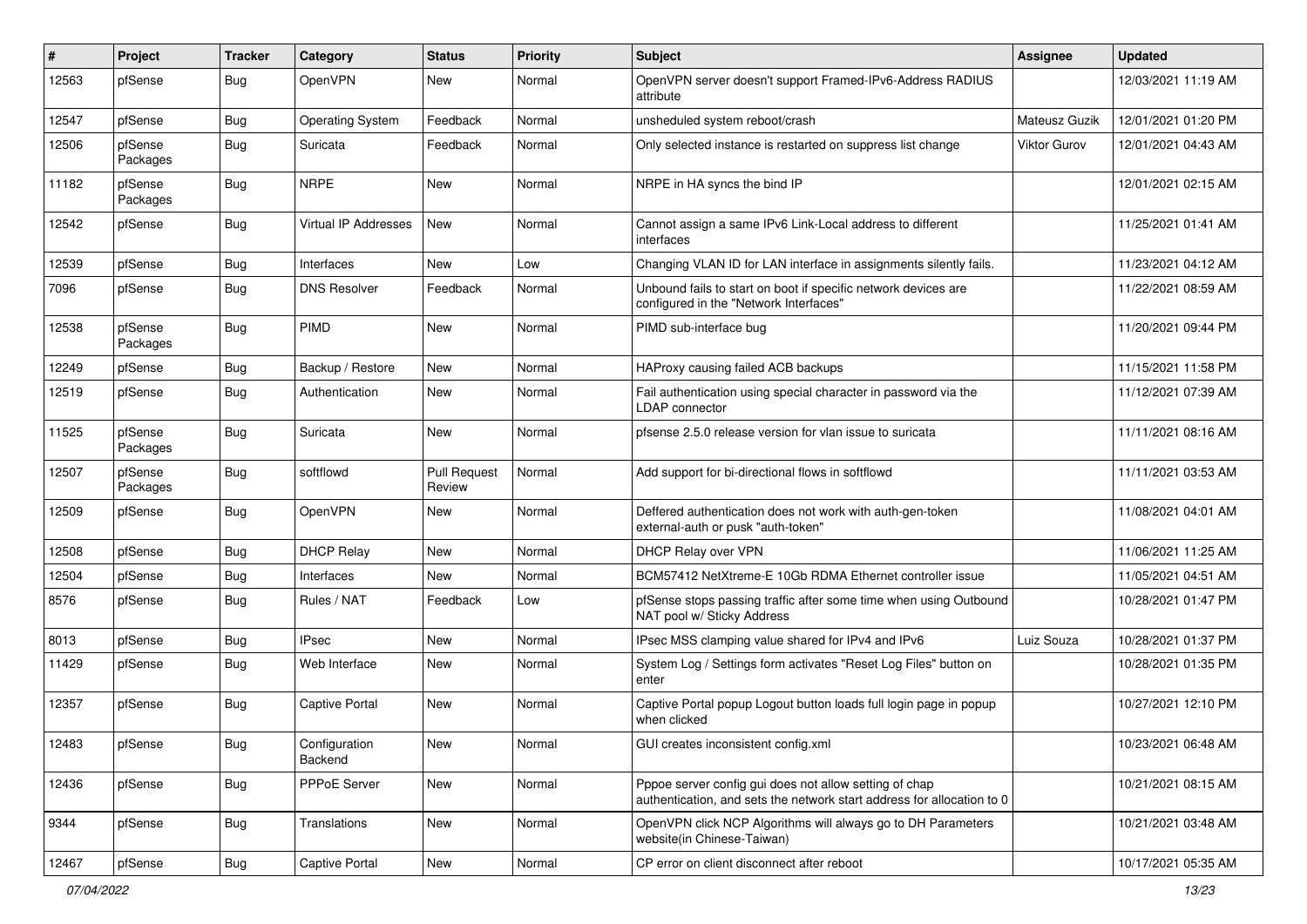| $\vert$ # | Project             | <b>Tracker</b> | Category                        | <b>Status</b> | Priority | <b>Subject</b>                                                                                        | <b>Assignee</b>     | <b>Updated</b>      |
|-----------|---------------------|----------------|---------------------------------|---------------|----------|-------------------------------------------------------------------------------------------------------|---------------------|---------------------|
| 11592     | pfSense<br>Packages | Bug            | node exporter                   | New           | Normal   | Node exporter can not read system statistics                                                          |                     | 10/15/2021 09:37 PM |
| 12451     | pfSense             | <b>Bug</b>     | Virtual IP Addresses            | New           | Normal   | deleteVIP() does not check RFC2136 Update Source                                                      |                     | 10/13/2021 10:06 AM |
| 12444     | pfSense<br>Packages | <b>Bug</b>     | ntop                            | New           | Normal   | ntopng throws errors when viewing single host                                                         |                     | 10/11/2021 12:39 PM |
| 12126     | pfSense<br>Packages | <b>Bug</b>     | FreeRADIUS                      | New           | Normal   | freeradius3 0.15.7 31                                                                                 |                     | 10/11/2021 08:21 AM |
| 12101     | pfSense<br>Packages | <b>Bug</b>     | arpwatch                        | Assigned      | Normal   | ArpWatch Suppression Mac for "flip-flop" not suppressing                                              | <b>Viktor Gurov</b> | 10/09/2021 07:19 PM |
| 11430     | pfSense             | Bug            | Interfaces                      | New           | Normal   | PHP console spam after Assigning Interfaces                                                           |                     | 10/09/2021 10:37 AM |
| 1620      | pfSense<br>Packages | Bug            | Squid                           | New           | Normal   | Can't use transparent proxy when using bridge.                                                        |                     | 10/07/2021 04:19 AM |
| 12188     | pfSense<br>Packages | Bug            | OpenVPN Client<br>Export        | New           | Normal   | client export breaks multi remote configurations                                                      |                     | 10/02/2021 05:58 PM |
| 12421     | pfSense             | Bug            | Rules / NAT                     | New           | Normal   | IPV6 limiter bug                                                                                      |                     | 10/02/2021 08:44 AM |
| 12033     | pfSense<br>Packages | <b>Bug</b>     | pfBlockerNG                     | New           | Normal   | maxmindb and sqlite3 modules not found                                                                |                     | 10/01/2021 04:42 AM |
| 12401     | pfSense             | <b>Bug</b>     | <b>Traffic Graphs</b>           | New           | Normal   | Traffic graphs with untagged and tagged VLAN on same interface                                        |                     | 09/23/2021 09:18 PM |
| 12393     | pfSense             | Bug            | <b>Traffic Shaper</b><br>(ALTQ) | <b>New</b>    | Low      | Priority of gOthersLow higher than default queues                                                     |                     | 09/21/2021 02:48 PM |
| 11961     | pfSense<br>Packages | Bug            | <b>FRR</b>                      | Feedback      | Normal   | FRR OSPF add unwanted area 0 authentication to router ospf                                            | Viktor Gurov        | 09/16/2021 10:25 PM |
| 12167     | pfSense<br>Packages | Bug            | <b>FRR</b>                      | Feedback      | Normal   | BGP TCP setkey not set if neighbor is in peer group                                                   | <b>Viktor Gurov</b> | 09/16/2021 09:38 AM |
| 11135     | pfSense<br>Packages | <b>Bug</b>     | haproxy                         | Feedback      | High     | HAproxy OCSP reponse crontab bug                                                                      | Viktor Gurov        | 09/10/2021 11:51 AM |
| 12322     | pfSense<br>Packages | Bug            | Suricata                        | Feedback      | Normal   | Suricata creates invalid HOME_NET entries                                                             | Viktor Gurov        | 09/10/2021 11:42 AM |
| 12144     | pfSense             | <b>Bug</b>     | <b>Operating System</b>         | In Progress   | Normal   | Bug in "df-t" filtering if two filesystems use the same mountpoint                                    | Mateusz Guzik       | 09/10/2021 10:07 AM |
| 11268     | pfSense             | Bug            | Web Interface                   | New           | Normal   | Cookie named 'id' prevents Edit form fields being set properly                                        |                     | 09/03/2021 06:16 AM |
| 11742     | pfSense<br>Packages | Bug            | Suricata                        | New           | Normal   | Blocking / Unblocking is not working correctly.                                                       |                     | 09/01/2021 11:08 AM |
| 10693     | pfSense<br>Packages | <b>Bug</b>     | <b>BIND</b>                     | <b>New</b>    | Normal   | pfSense Bind Zone Editor UI does not update zone serial number<br>when a change is made               |                     | 09/01/2021 12:51 AM |
| 6370      | pfSense             | <b>Bug</b>     | <b>IPsec</b>                    | Confirmed     | Normal   | IPSEC bound to WAN gateway group and Dynamic DNS doesn't to<br>fail back tunnel to WAN on DDNS update |                     | 08/31/2021 07:38 AM |
| 4479      | pfSense             | <b>Bug</b>     | <b>Operating System</b>         | <b>New</b>    | Normal   | Firewall rules won't match GRE interface after applying IPSEC<br>transport encryption on GRE tunnel   | Luiz Souza          | 08/20/2021 08:46 AM |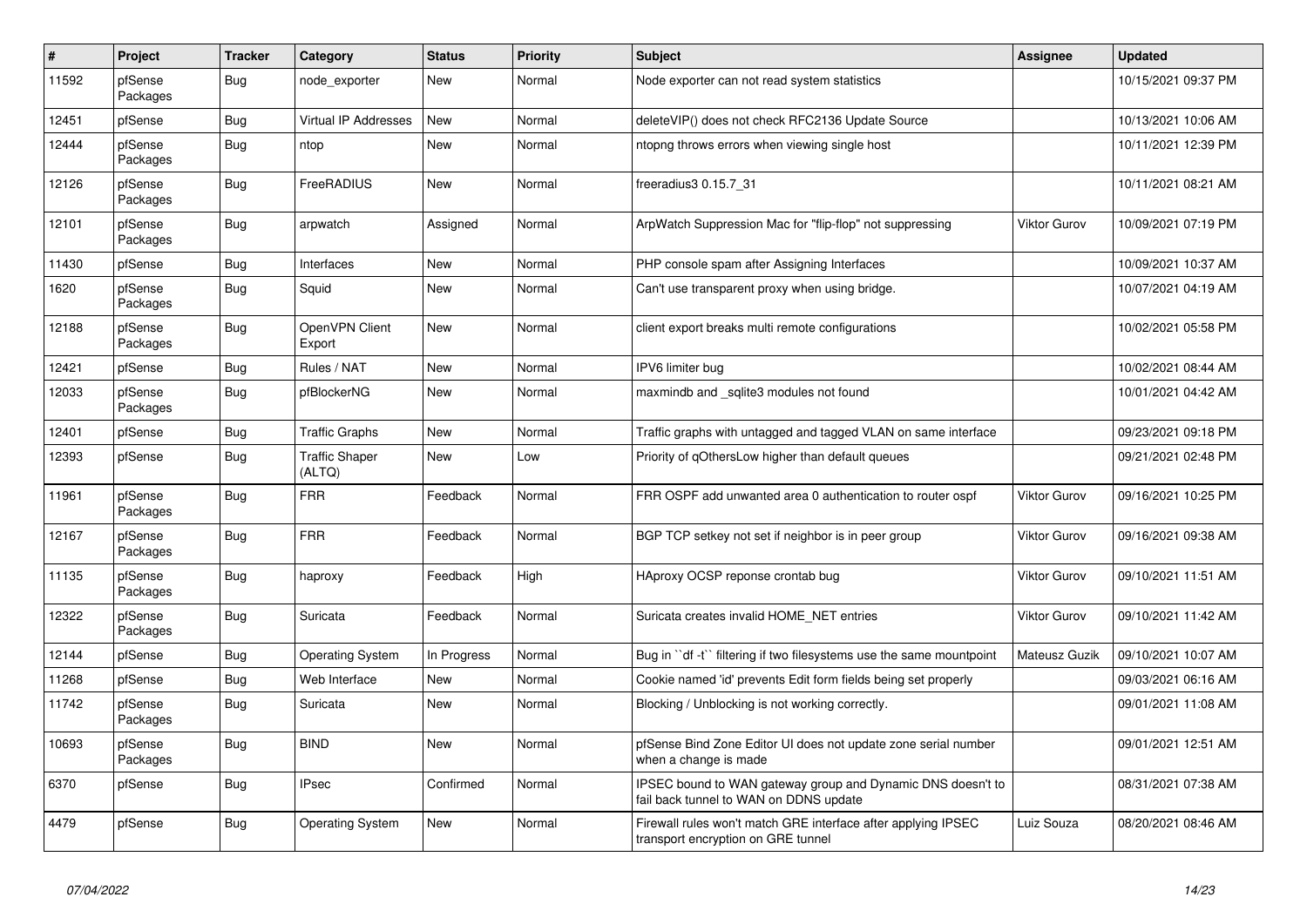| $\sharp$ | Project             | <b>Tracker</b> | Category                    | <b>Status</b> | <b>Priority</b> | <b>Subject</b>                                                                                                    | Assignee     | <b>Updated</b>      |
|----------|---------------------|----------------|-----------------------------|---------------|-----------------|-------------------------------------------------------------------------------------------------------------------|--------------|---------------------|
| 12286    | pfSense<br>Packages | <b>Bug</b>     | FreeRADIUS                  | <b>New</b>    | Normal          | Add support for ntlm auth in LDAP                                                                                 |              | 08/20/2021 08:27 AM |
| 6964     | pfSense<br>Packages | Bug            | Suricata                    | Feedback      | Normal          | Host OS Policy Assignment broken when using "Import" or<br>'Aliases" buttons                                      | Viktor Gurov | 08/20/2021 07:52 AM |
| 12283    | pfSense             | Bug            | Authentication              | New           | Normal          | LDAP/RADIUS authentication servers configuration does not allow<br>source IP address to be specified              |              | 08/20/2021 01:15 AM |
| 11619    | pfSense             | <b>Bug</b>     | Upgrade                     | <b>New</b>    | Normal          | Unable to upgrade 2.4.4-p3 to 2.5/21.02-p1                                                                        |              | 08/15/2021 10:00 AM |
| 10311    | pfSense             | Bug            | OpenVPN                     | New           | Normal          | Too low net.link.ifqmaxlen causes packet drop under load when<br>using OpenVPN inside bridge interface under load |              | 08/10/2021 03:10 AM |
| 11780    | pfSense<br>Packages | <b>Bug</b>     | Suricata                    | New           | Very High       | Suricata package fails to prune suricata.log                                                                      |              | 08/06/2021 07:18 AM |
| 6624     | pfSense             | Bug            | <b>IPsec</b>                | Confirmed     | Normal          | changes in IPsec config should down the connection                                                                | Jim Pingle   | 08/02/2021 12:08 PM |
| 11847    | pfSense<br>Packages | Bug            | <b>FRR</b>                  | Feedback      | Normal          | Filters not applied to PEER Groups                                                                                | Viktor Gurov | 07/30/2021 07:45 PM |
| 12178    | pfSense<br>Packages | Bug            | WireGuard                   | <b>New</b>    | Low             | WireGuard always shows 'Configuring WireGuard tunnelsdone.'<br>message on boot                                    |              | 07/30/2021 06:58 AM |
| 8815     | pfSense             | Bug            | Interfaces                  | <b>New</b>    | Normal          | IP addresses are removed from interfaces when link is lost and<br>either IPv4 or IPv6 is dynamic                  | Luiz Souza   | 07/21/2021 07:49 AM |
| 11980    | pfSense<br>Packages | Bug            | FreeRADIUS                  | Feedback      | Normal          | EAP does not work with SQL backend                                                                                |              | 07/21/2021 07:24 AM |
| 12036    | pfSense<br>Packages | <b>Bug</b>     | Zabbix                      | Feedback      | Normal          | Certificate Manager page do not show Zabbix used certificates                                                     | Viktor Gurov | 07/15/2021 11:46 AM |
| 12130    | pfSense<br>Packages | <b>Bug</b>     | Zeek                        | <b>New</b>    | Normal          | Zeek fails to start                                                                                               |              | 07/15/2021 02:00 AM |
| 11681    | pfSense<br>Packages | Bug            | <b>FRR</b>                  | Feedback      | Normal          | FRR generates invalid BFD configuration after removing interfaces                                                 | Viktor Gurov | 07/14/2021 04:40 PM |
| 11746    | pfSense<br>Packages | Bug            | FreeRADIUS                  | Feedback      | Normal          | Second LDAP server configuration misses the ipaNThash control<br>attribute                                        | Viktor Gurov | 07/14/2021 01:44 PM |
| 11756    | pfSense<br>Packages | Bug            | haproxy                     | Feedback      | Normal          | HaProxy does not transfer backend states during reload                                                            | Viktor Gurov | 07/14/2021 01:21 PM |
| 11515    | pfSense<br>Packages | Bug            | node_exporter               | Feedback      | Normal          | node exporter 0.18.1 1 - Unable to interact or start the service<br>from web ui                                   | Viktor Gurov | 07/14/2021 12:37 PM |
| 11997    | pfSense<br>Packages | Bug            | <b>IPsec Profile Wizard</b> | New           | Normal          | Add Support for Android Strongswan Profiles in the Profile Wizard                                                 | Jim Pingle   | 07/10/2021 07:51 PM |
| 12122    | pfSense             | Bug            | Web Interface               | <b>New</b>    | Normal          | Perform greedy actions asychronously                                                                              |              | 07/10/2021 01:10 PM |
| 6362     | pfSense             | <b>Bug</b>     | DHCP (IPv4)                 | Confirmed     | Normal          | DHCP Client ID not used                                                                                           |              | 07/09/2021 06:30 AM |
| 11610    | pfSense<br>Packages | Bug            | <b>NET-SNMP</b>             | New           | Normal          | NET-SNMP is not setting the correct permissions on AgentX                                                         |              | 06/28/2021 07:54 AM |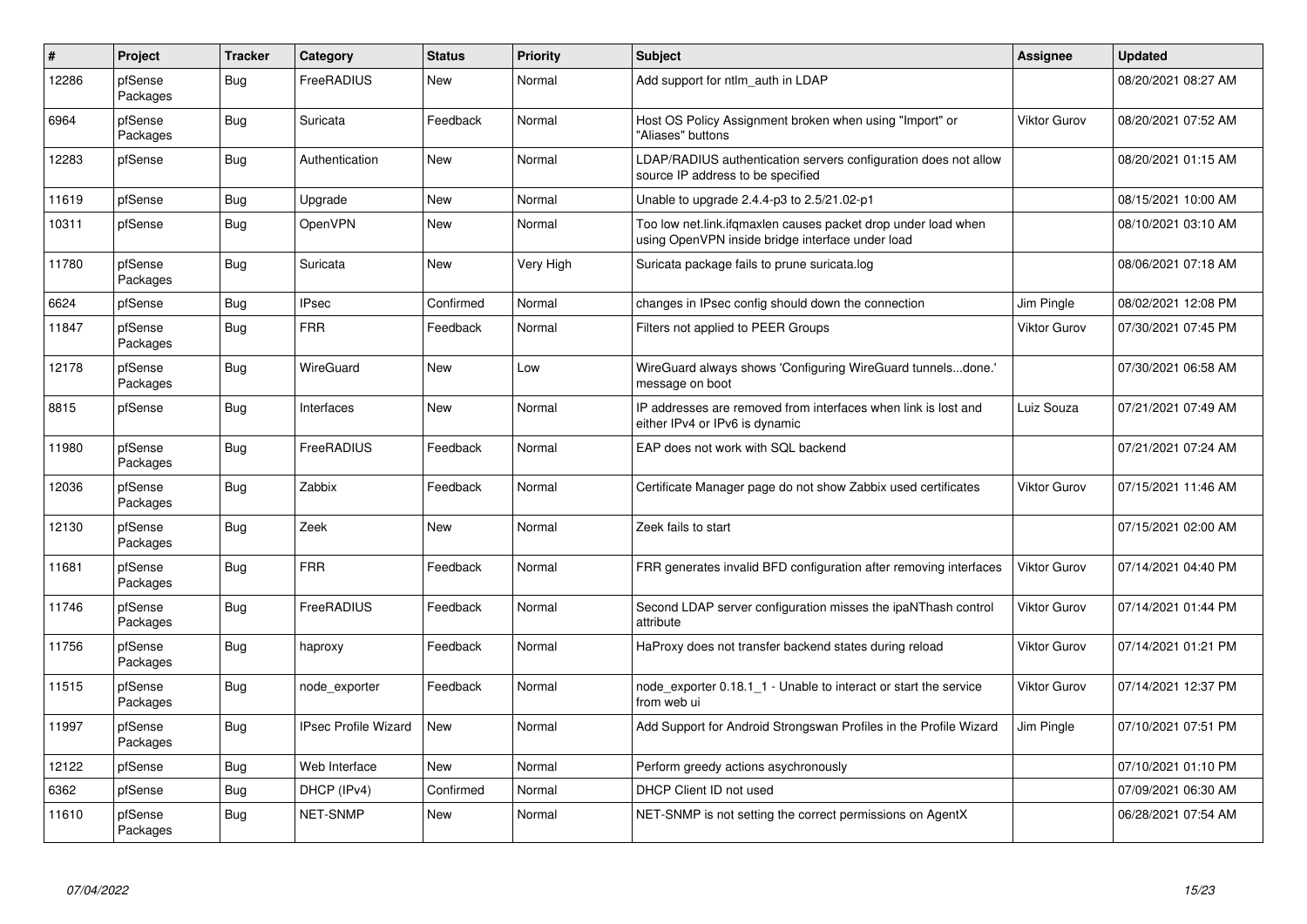| $\pmb{\#}$ | Project             | <b>Tracker</b> | Category                                 | <b>Status</b> | <b>Priority</b> | Subject                                                                                                  | <b>Assignee</b>     | <b>Updated</b>      |
|------------|---------------------|----------------|------------------------------------------|---------------|-----------------|----------------------------------------------------------------------------------------------------------|---------------------|---------------------|
| 12084      | pfSense<br>Packages | Bug            | <b>FRR</b>                               | New           | Normal          | libfrr.so.0 error on SG-1100                                                                             |                     | 06/26/2021 08:22 AM |
| 9895       | pfSense<br>Packages | Bug            | Snort                                    | New           | Normal          | snort reinstallation failed                                                                              |                     | 06/23/2021 08:01 AM |
| 11937      | pfSense<br>Packages | <b>Bug</b>     | haproxy                                  | Feedback      | Normal          | HAproxy "Use Client-IP" option breaks Captive Portal                                                     | <b>Viktor Gurov</b> | 06/22/2021 08:48 AM |
| 11491      | pfSense<br>Packages | Bug            | haproxy                                  | Feedback      | Normal          | haproxy-devel v0.62_2 - startup error 'httpchk'                                                          | <b>Viktor Gurov</b> | 06/22/2021 08:46 AM |
| 12067      | pfSense             | Bug            | DHCP (IPv4)                              | New           | Very Low        | <b>DHCP Monitoring Statistics Error</b>                                                                  |                     | 06/21/2021 08:39 AM |
| 6055       | pfSense             | <b>Bug</b>     | Package System                           | Confirmed     | Low             | Menu items may remain from packages no longer installed                                                  |                     | 06/18/2021 08:46 PM |
| 12056      | pfSense             | Bug            | Logging                                  | New           | Normal          | Filterlog says "Unknown Option %u"                                                                       |                     | 06/18/2021 05:51 AM |
| 12013      | pfSense             | Bug            | Logging                                  | New           | Low             | Reading log data is inefficient in certain cases                                                         |                     | 06/08/2021 07:35 AM |
| 12009      | pfSense<br>Packages | <b>Bug</b>     | Zabbix                                   | New           | Normal          | Zabbix Agent starts twice by /etc/rc.start_packages                                                      |                     | 06/08/2021 01:35 AM |
| 11992      | pfSense             | Bug            | Virtual IP Addresses                     | Confirmed     | High            | GRE Tunnel - Does not work with a virtual IP as endpoint                                                 |                     | 06/04/2021 01:16 AM |
| 7779       | pfSense             | <b>Bug</b>     | OpenVPN                                  | New           | Normal          | Traffic crossing a site-to-site OpenVPN tunnel fails to fragment.                                        |                     | 06/02/2021 08:26 AM |
| 11953      | pfSense             | Bug            | <b>IGMP Proxy</b>                        | New           | Normal          | XG-1541 crashes when igmpproxy is enabled and network<br>interfaces status change                        |                     | 05/24/2021 04:55 PM |
| 11936      | pfSense<br>Packages | Bug            | <b>FRR</b>                               | Incomplete    | High            | FRR does not connect BGP when using password                                                             |                     | 05/19/2021 08:12 AM |
| 11925      | pfSense             | <b>Bug</b>     | OpenVPN                                  | <b>New</b>    | Normal          | Calling-Station-Id always set to WAN IP                                                                  |                     | 05/14/2021 09:27 AM |
| 11802      | pfSense<br>Packages | Bug            | FreeRADIUS                               | New           | Normal          | FreeRADIUS sync                                                                                          |                     | 05/10/2021 04:18 AM |
| 10671      | pfSense             | Bug            | <b>Operating System</b>                  | <b>New</b>    | Normal          | pfsense 2.4.5_1 does not boot on Gen2 2012R2 HyperV VM                                                   |                     | 05/09/2021 06:39 AM |
| 11898      | pfSense<br>Packages | Bug            | apcupsd                                  | New           | Normal          | PHP error from apcupsd dashboard widget                                                                  |                     | 05/07/2021 09:12 AM |
| 11763      | pfSense<br>Packages | Bug            | <b>Status Monitoring</b>                 | <b>New</b>    | Normal          | Traffic graphs refresh issue                                                                             |                     | 05/03/2021 09:44 AM |
| 11848      | pfSense<br>Packages | Bug            | Squid                                    | New           | Normal          | Issue with squid cache download speed                                                                    |                     | 04/23/2021 09:30 PM |
| 11841      | pfSense<br>Packages | Bug            | <b>FRR</b>                               | <b>New</b>    | Normal          | FRR access lists default bahavior changed to permit by default                                           |                     | 04/22/2021 09:52 AM |
| 11835      | pfSense<br>Packages | Bug            | <b>FRR</b>                               | New           | Normal          | FRR OSPF redistributed connected routes disappearing                                                     |                     | 04/22/2021 07:11 AM |
| 8831       | pfSense             | <b>Bug</b>     | IPv6 Router<br>Advertisements<br>(RADVD) | New           | Very High       | Radvd causes latency spikes                                                                              |                     | 04/19/2021 04:51 AM |
| 11786      | pfSense             | <b>Bug</b>     | Services                                 | New           | Normal          | SSH incomplete setup and startup fail while recovering XML<br>backup in a fresh install of pfSense 2.5.0 |                     | 04/17/2021 01:36 PM |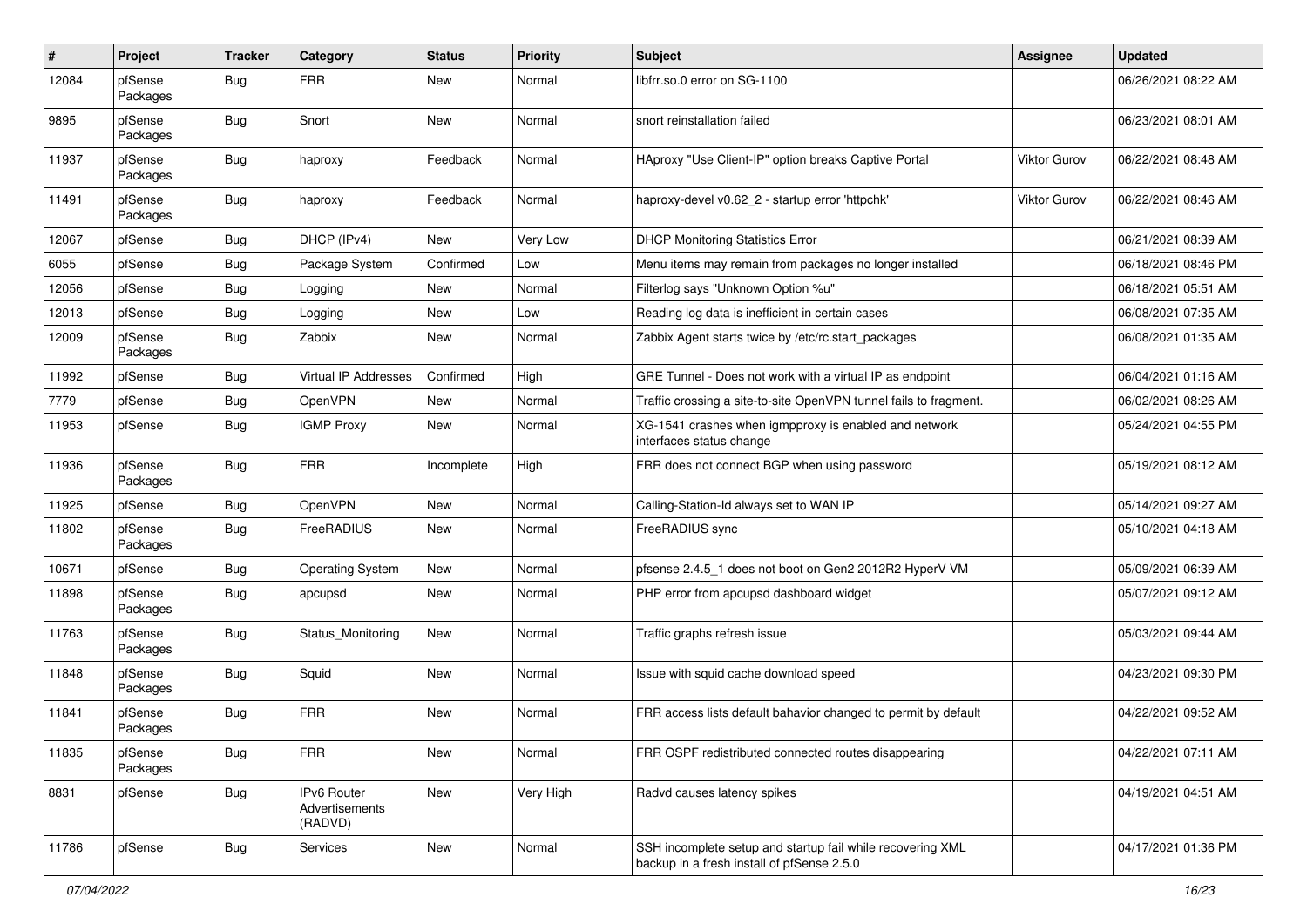| #     | Project             | <b>Tracker</b> | Category                     | <b>Status</b>                 | <b>Priority</b> | <b>Subject</b>                                                                                                                                                                                  | <b>Assignee</b> | <b>Updated</b>      |
|-------|---------------------|----------------|------------------------------|-------------------------------|-----------------|-------------------------------------------------------------------------------------------------------------------------------------------------------------------------------------------------|-----------------|---------------------|
| 11797 | pfSense<br>Packages | <b>Bug</b>     | <b>Status Traffic Totals</b> | New                           | Normal          | Traffic Totals lost upon reboot when using a ramdisk for /var and<br>/tmp                                                                                                                       | John Cornwell   | 04/10/2021 06:27 PM |
| 11777 | pfSense<br>Packages | Bug            | Unbound                      | New                           | Very Low        | Input validation prevents DNS Resolver from being disabled                                                                                                                                      |                 | 04/05/2021 05:51 PM |
| 11770 | pfSense Plus        | <b>Bug</b>     | Hardware / Drivers           | New                           | Normal          | Pantech UML295 USB Modem No Longer Functional                                                                                                                                                   |                 | 04/01/2021 11:28 AM |
| 11761 | pfSense             | Bug            | L <sub>2</sub> TP            | New                           | Normal          | L2TP/IPsec VPN: PPP LCP negotiation occurs before user<br>authentication                                                                                                                        |                 | 03/31/2021 04:52 AM |
| 11731 | pfSense             | Bug            | Hardware / Drivers           | New                           | Normal          | Missing support for Realtek USB NICs                                                                                                                                                            |                 | 03/30/2021 04:32 AM |
| 11724 | pfSense             | <b>Bug</b>     | Package System               | New                           | Normal          | Packages unexpectedly removed when changing update branches                                                                                                                                     |                 | 03/29/2021 08:09 AM |
| 11730 | pfSense             | <b>Bug</b>     | Web Interface                | <b>New</b>                    | Normal          | Improve visibility of option selections in dark themes                                                                                                                                          |                 | 03/25/2021 09:38 PM |
| 11717 | pfSense             | <b>Bug</b>     | Rules / NAT                  | New                           | Normal          | Incorrect port forwarding rules if Destination port alias is not equal<br>to Redirect target port alias                                                                                         |                 | 03/22/2021 06:06 AM |
| 11149 | pfSense             | <b>Bug</b>     | <b>DHCP Relay</b>            | <b>New</b>                    | Normal          | DHCP relay won't start with DHCP server behind gateway                                                                                                                                          |                 | 03/22/2021 05:13 AM |
| 11715 | pfSense             | <b>Bug</b>     | <b>OpenVPN</b>               | New                           | Normal          | OpenVPN MTU                                                                                                                                                                                     |                 | 03/22/2021 01:35 AM |
| 11556 | pfSense             | <b>Bug</b>     | Rules / NAT                  | New                           | Normal          | Kill all states associated with a NAT address                                                                                                                                                   |                 | 03/19/2021 10:29 AM |
| 11204 | pfSense<br>Packages | Bug            | <b>NET-SNMP</b>              | Feedback                      | Normal          | Fix net-snmp logging to syslog                                                                                                                                                                  | Jim Pingle      | 03/19/2021 05:10 AM |
| 10990 | pfSense<br>Packages | <b>Bug</b>     | <b>NET-SNMP</b>              | Feedback                      | Normal          | net-snmp IPv6 listen address needs to be wrapped in square<br>brackets                                                                                                                          |                 | 03/19/2021 05:09 AM |
| 11657 | pfSense             | <b>Bug</b>     | Interfaces                   | New                           | Normal          | netmap_ring_reinit error                                                                                                                                                                        |                 | 03/18/2021 10:32 PM |
| 11352 | pfSense             | <b>Bug</b>     | FreeBSD                      | New                           | Low             | CTF types > 2^15 in the pfSense kernel config results in DTrace<br>failing                                                                                                                      | Scott Long      | 03/17/2021 02:52 AM |
| 11666 | pfSense             | <b>Bug</b>     | Logging                      | New                           | Normal          | GUI Firewall log search not parsing filter.log beyond hard coded<br>limit                                                                                                                       |                 | 03/12/2021 11:38 AM |
| 11650 | pfSense<br>Packages | <b>Bug</b>     | <b>FRR</b>                   | New                           | Very Low        | FRR configuration broken on restore of manually edited FRR config<br>sections                                                                                                                   |                 | 03/10/2021 08:50 AM |
| 11377 | pfSense<br>Packages | <b>Bug</b>     | <b>FRR</b>                   | <b>Pull Request</b><br>Review | Normal          | FRR deinstall                                                                                                                                                                                   |                 | 03/10/2021 08:21 AM |
| 11641 | pfSense             | <b>Bug</b>     | Interfaces                   | New                           | Normal          | On xn based interfaces without the VLANMTU flag the first VLAN<br>tag defined does not follow the parent interface MTU settings. All<br>subsequent VLAN tags follow the parent interface's MTU. |                 | 03/09/2021 06:42 PM |
| 10708 | pfSense             | Bug            | Upgrade                      | New                           | Normal          | ZFS bootpool boot symlink issue                                                                                                                                                                 | Luiz Souza      | 03/08/2021 07:03 AM |
| 11541 | pfSense             | Bug            | OpenVPN                      | New                           | Normal          | OpenVPN status does not work properly when set to TCP and<br>Concurrent Connections = 1                                                                                                         |                 | 03/02/2021 02:27 PM |
| 10608 | pfSense<br>Packages | Bug            | Squid                        | Feedback                      | Normal          | Update squid port to 4.11-p2                                                                                                                                                                    |                 | 03/02/2021 04:00 AM |
| 10429 | pfSense<br>Packages | Bug            | <b>Status Traffic Totals</b> | New                           | Normal          | Status Traffic Total broken 2.4.5                                                                                                                                                               | Jared Dillard   | 02/27/2021 07:55 PM |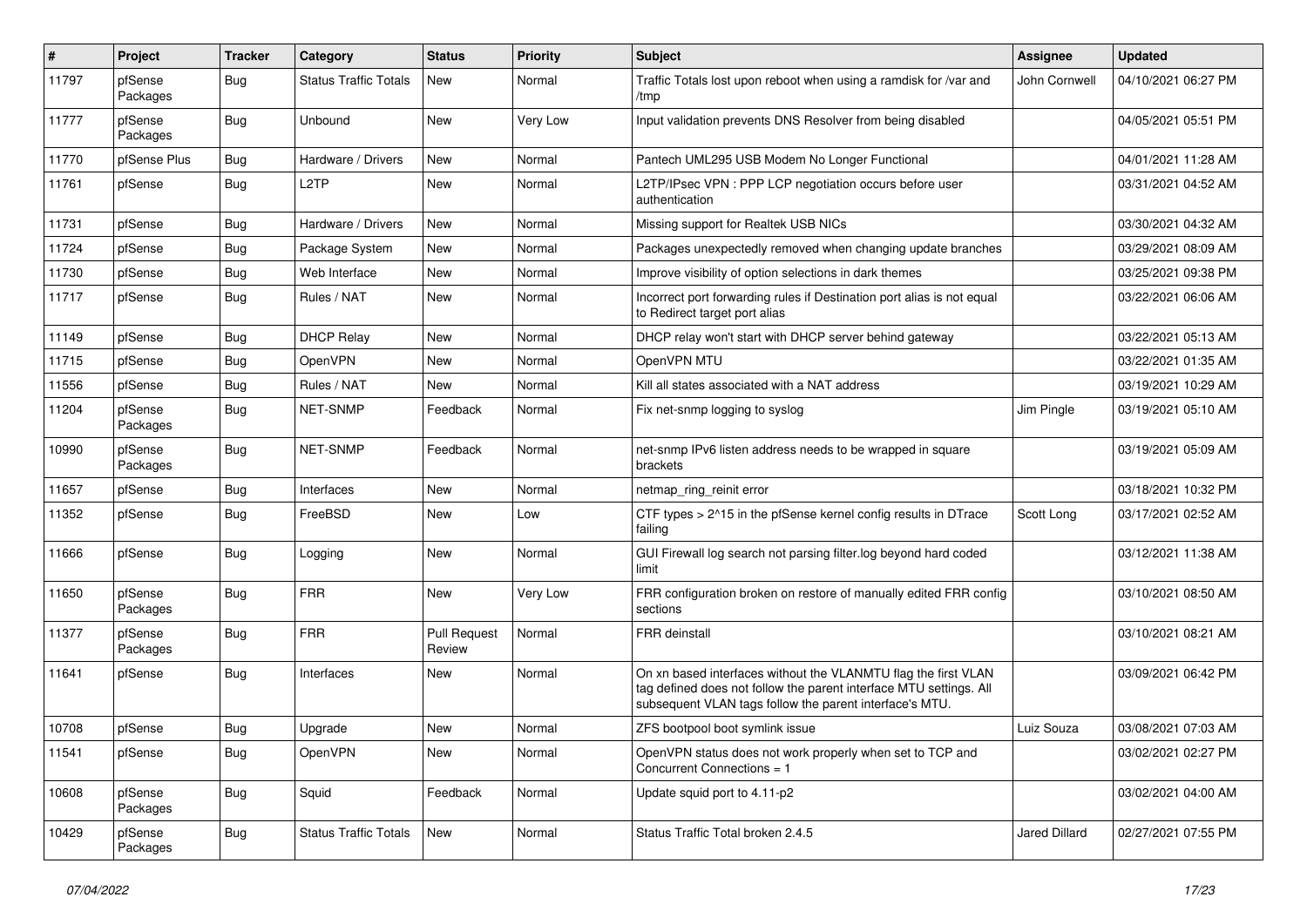| #     | Project             | <b>Tracker</b> | Category              | <b>Status</b> | <b>Priority</b> | <b>Subject</b>                                                                                                 | Assignee            | <b>Updated</b>      |
|-------|---------------------|----------------|-----------------------|---------------|-----------------|----------------------------------------------------------------------------------------------------------------|---------------------|---------------------|
| 11548 | pfSense             | Bug            | Rules / NAT           | New           | Normal          | "rule expands to no valid combination" error from port forward<br>automatic rule mixing IPv4 and IPv6 elements |                     | 02/27/2021 03:18 PM |
| 11566 | pfSense             | Bug            | Web Interface         | New           | Low             | Firewall Maximum Table Entries "default size" is whatever is<br>entered                                        |                     | 02/27/2021 10:01 AM |
| 11563 | pfSense<br>Packages | Bug            | <b>BIND</b>           | <b>New</b>    | High            | BIND GUI writes TXT records > 255 characters                                                                   |                     | 02/27/2021 07:11 AM |
| 11477 | pfSense<br>Packages | Bug            | <b>FRR</b>            | Feedback      | Normal          | FRR does not recognize some BFD options                                                                        | Viktor Gurov        | 02/26/2021 10:52 PM |
| 11375 | pfSense<br>Packages | Bug            | apcupsd               | New           | Normal          | UPS Type <blank> for USB APC</blank>                                                                           |                     | 02/26/2021 11:10 AM |
| 10624 | pfSense             | Bug            | <b>DNS Resolver</b>   | <b>New</b>    | Normal          | Unbound configuration memory leak with python module $+$ register<br><b>DHCP</b> leases active                 |                     | 02/26/2021 10:27 AM |
| 11522 | pfSense<br>Packages | Bug            | Zabbix                | <b>New</b>    | Normal          | fping6 error                                                                                                   |                     | 02/24/2021 07:13 AM |
| 11503 | pfSense             | Bug            | OpenVPN               | New           | Normal          | Using multiple authentication backends on an OpenVPN server<br>fails                                           |                     | 02/23/2021 12:23 PM |
| 11509 | pfSense<br>Packages | Bug            | <b>LCDProc</b>        | <b>New</b>    | Low             | LCD package - not starting at boot - stop and start in Status<br>Window not possible                           |                     | 02/23/2021 10:55 AM |
| 11490 | pfSense<br>Packages | <b>Bug</b>     | Service Watchdog      | <b>New</b>    | Very Low        | Service Watchdog - Impacts Reboots and Package Updates                                                         |                     | 02/22/2021 12:07 PM |
| 10959 | pfSense             | Bug            | <b>Traffic Graphs</b> | Feedback      | Low             | Traffic graph stopped on interface used via netmap                                                             |                     | 02/22/2021 02:57 AM |
| 11493 | pfSense<br>Packages | Bug            | Zabbix                | New           | Very Low        | After upgrade zabbix proxy wont start                                                                          |                     | 02/21/2021 05:31 AM |
| 11479 | pfSense<br>Packages | Bug            | snmptt                | New           | Normal          | snmptt 1.4.2 does not work in daemon mode                                                                      |                     | 02/20/2021 04:37 PM |
| 11473 | pfSense             | <b>Bug</b>     | Web Interface         | <b>New</b>    | Normal          | System Activity shows invalid data on SG-3100                                                                  |                     | 02/19/2021 08:12 PM |
| 11404 | pfSense<br>Packages | <b>Bug</b>     | <b>FRR</b>            | Feedback      | Normal          | Incorrect prefix/access lists migration on update                                                              | Viktor Gurov        | 02/18/2021 09:49 AM |
| 11418 | pfSense             | Bug            | <b>IPsec</b>          | New           | Very Low        | 'NAT-T: Force' is broken for IPv6 IPsec                                                                        |                     | 02/16/2021 08:25 AM |
| 11414 | pfSense<br>Packages | <b>Bug</b>     | pfBlockerNG           | New           | Normal          | Enabling feed "Public_DNS4_all" breaks some Google services                                                    |                     | 02/13/2021 02:46 AM |
| 11412 | pfSense             | Bug            | Interfaces            | New           | Normal          | LLDPD Package Doesn't Work with Switchports                                                                    |                     | 02/12/2021 08:12 PM |
| 8686  | pfSense             | Bug            | <b>IPsec</b>          | New           | Normal          | IPsec VTI: Assigned interface firewall rules are never parsed                                                  |                     | 02/10/2021 12:15 PM |
| 11388 | pfSense<br>Packages | Bug            | FreeRADIUS            | Feedback      | Normal          | Captive Portal authentication error with MySQL backend                                                         | <b>Viktor Gurov</b> | 02/10/2021 08:54 AM |
| 11184 | pfSense             | <b>Bug</b>     | FreeBSD               | New           | Normal          | PF: State policy cannot be configurable                                                                        |                     | 02/09/2021 02:43 AM |
| 11345 | pfSense<br>Packages | Bug            | <b>FRR</b>            | Feedback      | Normal          | FRR-OSPF - No "prefix-list" possible                                                                           | Jim Pingle          | 02/04/2021 11:03 PM |
| 11363 | pfSense             | Bug            | Installer             | New           | Normal          | Clean Install 2.5.0 fails due to hardware incompability                                                        |                     | 02/04/2021 11:06 AM |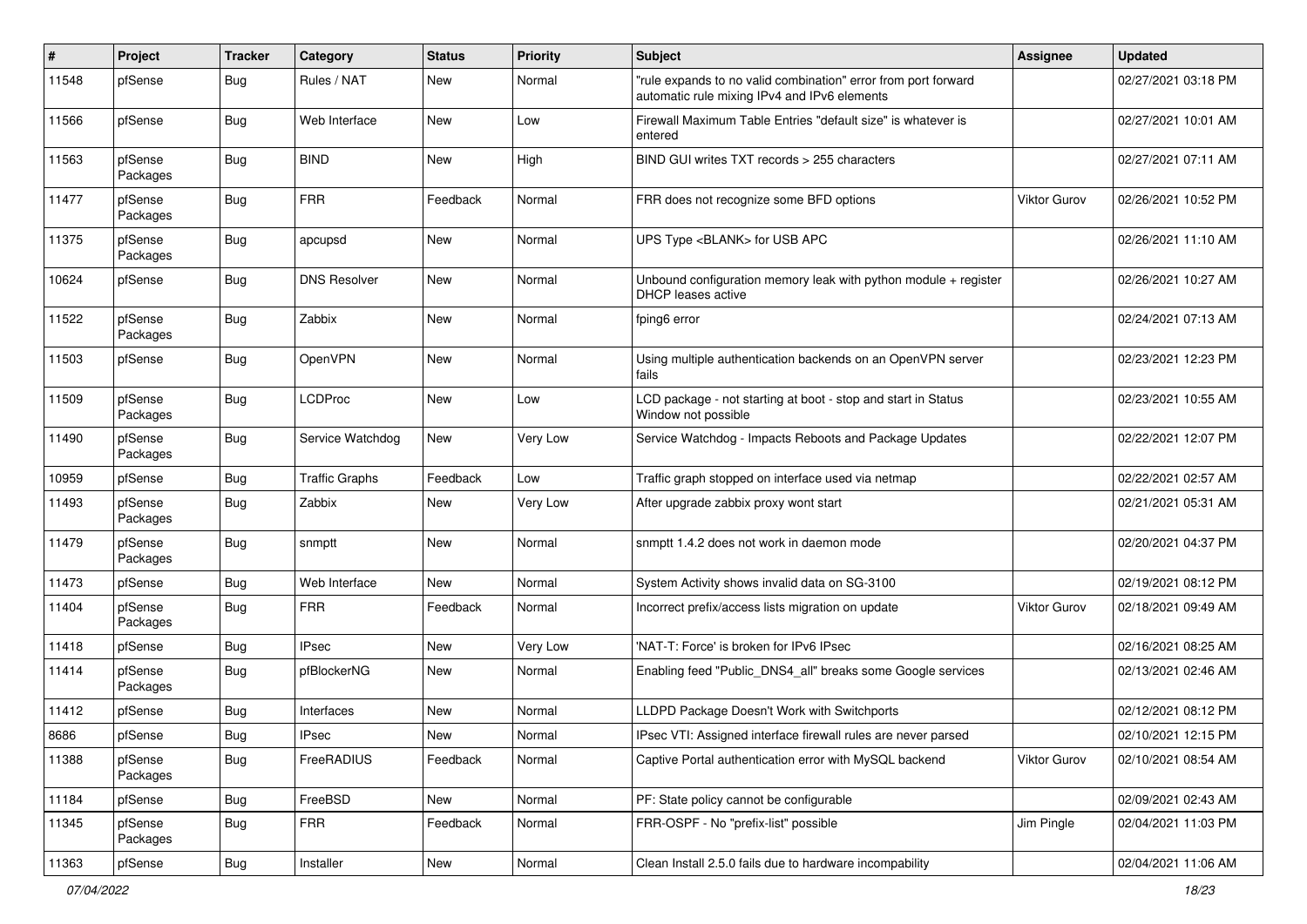| $\pmb{\#}$ | Project             | <b>Tracker</b> | Category                            | <b>Status</b> | <b>Priority</b> | Subject                                                                                                                | <b>Assignee</b> | <b>Updated</b>      |
|------------|---------------------|----------------|-------------------------------------|---------------|-----------------|------------------------------------------------------------------------------------------------------------------------|-----------------|---------------------|
| 7389       | pfSense             | Bug            | <b>Traffic Shaper</b><br>(Limiters) | In Progress   | Normal          | Limiter does not work with transparent proxy                                                                           | Luiz Souza      | 02/01/2021 03:31 PM |
| 8611       | pfSense             | Bug            | Interfaces                          | In Progress   | Normal          | unable to receive IPv6 RA's on SG-1000, default route lost                                                             | Luiz Souza      | 02/01/2021 03:31 PM |
| 10892      | pfSense             | <b>Bug</b>     | Rules / NAT                         | New           | Low             | Large number of VLAN/LANs make floating rules are to read                                                              | Jared Dillard   | 02/01/2021 03:29 PM |
| 11331      | pfSense<br>Packages | <b>Bug</b>     | FreeRADIUS                          | Feedback      | Normal          | FreeRADIUS latest package upgrade broke Plain Mac<br>Authentication                                                    | Viktor Gurov    | 01/30/2021 10:08 AM |
| 11335      | pfSense             | <b>Bug</b>     | Interfaces                          | New           | Normal          | Spoofing the MAC on a LAGG interface does not work for some<br>NIC types.                                              |                 | 01/29/2021 09:10 AM |
| 4088       | pfSense<br>Packages | Bug            | squidguard                          | Feedback      | Normal          | Buggy squidgurd config file is created                                                                                 | Viktor Gurov    | 01/28/2021 10:01 AM |
| 11274      | pfSense<br>Packages | Bug            | ntop                                | Feedback      | Normal          | ntopng https web server does not present full certificate chain                                                        | Viktor Gurov    | 01/28/2021 09:51 AM |
| 11261      | pfSense<br>Packages | Bug            | pfBlockerNG                         | New           | Normal          | pfBlockerNG ASN numbers in IPv4 (/IPv6) Custom_List generate<br>error(s) "Invalid numeric literal at line 1, column 7" |                 | 01/28/2021 08:34 AM |
| 2042       | pfSense             | <b>Bug</b>     | <b>NAT Reflection</b>               | Confirmed     | Low             | NAT reflection doesn't apply to self-initiated traffic                                                                 |                 | 01/21/2021 10:38 PM |
| 11232      | pfSense             | <b>Bug</b>     | <b>Operating System</b>             | New           | Normal          | Fix pfSense fsync                                                                                                      |                 | 01/08/2021 08:53 AM |
| 11180      | pfSense<br>Packages | Bug            | Filer                               | Feedback      | Normal          | Filer run action for files on sync that wan't been modified                                                            | Viktor Gurov    | 01/08/2021 07:27 AM |
| 11235      | pfSense<br>Packages | <b>Bug</b>     | Filer                               | <b>New</b>    | Normal          | Filer run script when "state" unchanged                                                                                |                 | 01/08/2021 07:24 AM |
| 11192      | pfSense             | Bug            | <b>Traffic Shaper</b><br>(Limiters) | Feedback      | Normal          | Using Limiters causes out of order packets within one TCP or UDP<br>flow                                               |                 | 01/06/2021 12:09 AM |
| 11203      | pfSense             | <b>Bug</b>     | Certificates                        | New           | Normal          | certificate manager very slow                                                                                          |                 | 12/31/2020 11:57 AM |
| 10935      | pfSense<br>Packages | <b>Bug</b>     | <b>FRR</b>                          | New           | Normal          | FRR 0.6.7-6 - BGPD service recycled IPv6 without Route Map                                                             |                 | 12/30/2020 05:00 PM |
| 11158      | pfSense<br>Packages | <b>Bug</b>     | <b>FRR</b>                          | <b>New</b>    | High            | <b>FRR Prefix Lists</b>                                                                                                |                 | 12/30/2020 04:55 PM |
| 11000      | pfSense<br>Packages | Bug            | haproxy                             | New           | Very Low        | haproxy deprecated trick suggested                                                                                     |                 | 12/23/2020 02:55 PM |
| 11174      | pfSense             | <b>Bug</b>     | <b>Traffic Shaper</b><br>(ALTQ)     | Feedback      | Normal          | Incorrect traffic shaping on pppoe interface                                                                           |                 | 12/21/2020 11:21 PM |
| 11177      | pfSense             | <b>Bug</b>     | Dynamic DNS                         | New           | Normal          | DDNSv6 not using Check IP Services                                                                                     |                 | 12/21/2020 05:02 AM |
| 11147      | pfSense             | <b>Bug</b>     | Dynamic DNS                         | New           | Normal          | Domeneshop DynDNS IPv4 and IPv6                                                                                        |                 | 12/09/2020 11:47 PM |
| 8964       | pfSense             | Bug            | <b>IPsec</b>                        | New           | High            | IPsec async cryptography advanced setting - TCP traffic not<br>passing through                                         | Luiz Souza      | 12/08/2020 12:09 PM |
| 6691       | pfSense             | Bug            | DHCP (IPv6)                         | New           | Normal          | dhcp6c quits after only two tries if no response was received                                                          |                 | 12/07/2020 04:25 PM |
| 10516      | pfSense<br>Packages | <b>Bug</b>     | <b>FRR</b>                          | New           | Normal          | FRR Access list                                                                                                        |                 | 12/06/2020 11:02 PM |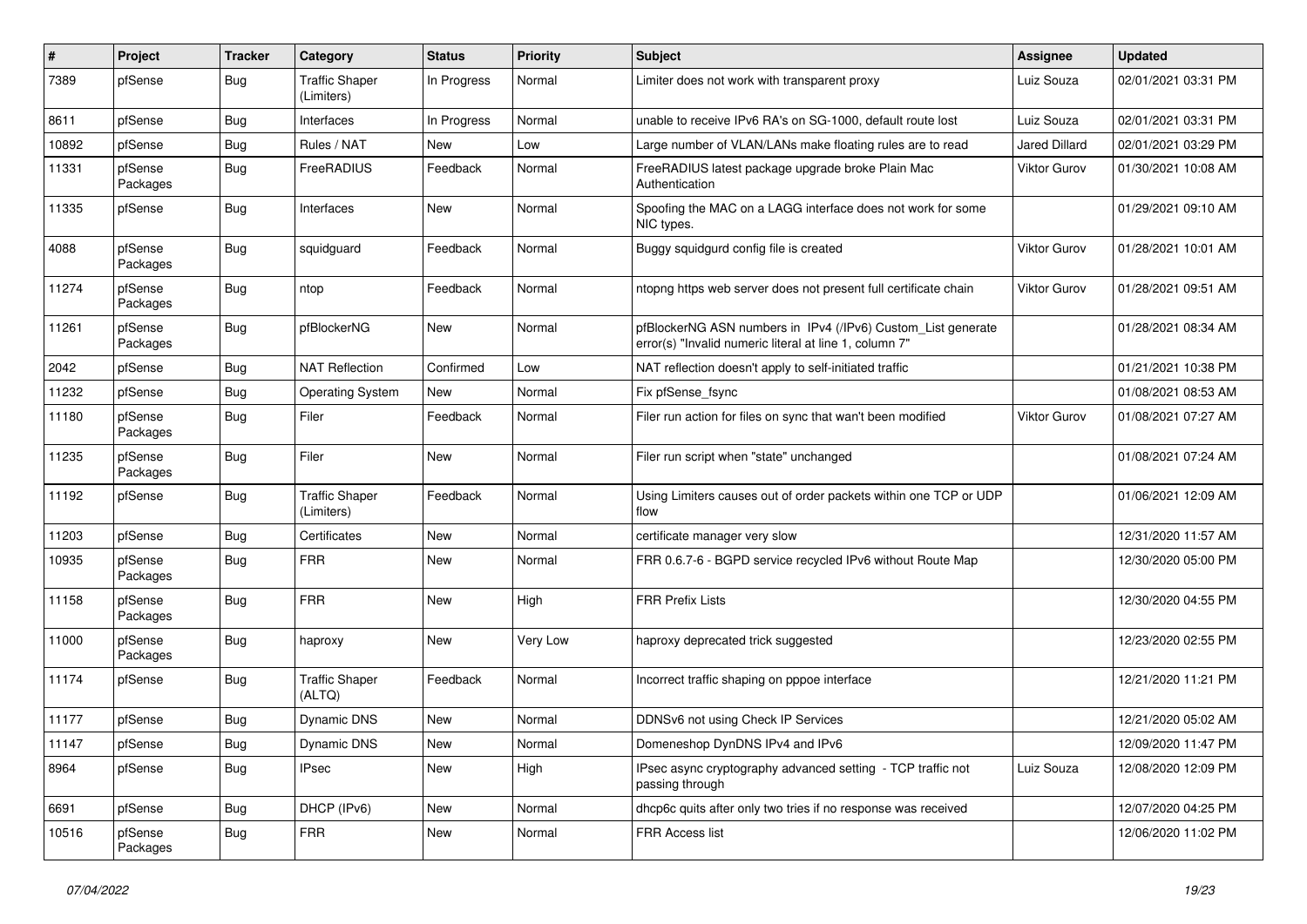| #     | Project             | <b>Tracker</b> | Category                        | <b>Status</b> | <b>Priority</b> | Subject                                                                                                                 | Assignee                     | <b>Updated</b>      |
|-------|---------------------|----------------|---------------------------------|---------------|-----------------|-------------------------------------------------------------------------------------------------------------------------|------------------------------|---------------------|
| 11110 | pfSense             | <b>Bug</b>     | Backup / Restore                | New           | Normal          | Backup file should be checked before restoring a specific area                                                          |                              | 12/05/2020 02:50 PM |
| 6051  | pfSense             | <b>Bug</b>     | DHCP (IPv6)                     | New           | Normal          | DHCPv6 Client Failure for additional WAN Address causes<br>2-seconds-service-restart-loop                               |                              | 12/03/2020 01:08 AM |
| 7943  | pfSense             | <b>Bug</b>     | Web Interface                   | New           | Normal          | CSS Overflow Fix for Drop Down Menus in webConfigurator                                                                 |                              | 11/21/2020 02:54 PM |
| 11093 | pfSense             | <b>Bug</b>     | Wireless                        | <b>New</b>    | Low             | ral(4) driver non-functional in arm64                                                                                   |                              | 11/21/2020 10:45 AM |
| 9654  | pfSense             | <b>Bug</b>     | <b>DNS Resolver</b>             | New           | Normal          | After reboot, the DNS resolver must be restarted before it will<br>advertise the ipv6 DNS address of the router.        |                              | 11/20/2020 03:12 AM |
| 7267  | pfSense<br>Packages | Bug            | <b>Status Traffic Totals</b>    | New           | Normal          | Status Traffic Totals - Stacked Bar - Scale not high enough                                                             | Jared Dillard                | 11/18/2020 07:38 AM |
| 6333  | pfSense             | <b>Bug</b>     | Gateway Monitoring              | Confirmed     | Normal          | Bootup starts/restarts dpinger multiple times                                                                           | Luiz Souza                   | 11/16/2020 01:11 PM |
| 11074 | pfSense<br>Packages | Bug            | <b>BIND</b>                     | New           | Low             | bind Zone Settings Zones, Save button opens "Confirmation<br>required to save changes"                                  |                              | 11/16/2020 11:08 AM |
| 8325  | pfSense             | Bug            | UPnP/NAT-PMP                    | <b>New</b>    | Normal          | UPnP not available for pppoe-Clients                                                                                    |                              | 11/15/2020 10:33 AM |
| 6321  | pfSense             | <b>Bug</b>     | L <sub>2</sub> TP               | New           | Normal          | Problem with connecting I2tp over ipsec from android and windows                                                        |                              | 11/13/2020 11:01 AM |
| 4740  | pfSense             | <b>Bug</b>     | Wireless                        | New           | Normal          | Intel wireless kernel panic in infrastructure mode with WPA                                                             |                              | 11/13/2020 08:38 AM |
| 10726 | pfSense             | <b>Bug</b>     | Rules / NAT                     | New           | Normal          | Sticky-connections option is bugged - sticky-address cannot be<br>redefined                                             |                              | 11/12/2020 10:12 AM |
| 11040 | pfSense<br>Packages | <b>Bug</b>     | pfBlockerNG                     | New           | Normal          | pfb_filter core faults when clearing firewall log                                                                       |                              | 11/07/2020 01:44 PM |
| 10875 | pfSense             | <b>Bug</b>     | Gateways                        | New           | Normal          | PPP periodic reset does not fully restore gateway group<br>round-robin functionality                                    | Luiz Souza                   | 11/05/2020 07:44 AM |
| 8263  | pfSense             | <b>Bug</b>     | <b>Traffic Shaper</b><br>(ALTQ) | New           | Normal          | Cannot create a nonlinear `Link Share` service curve because of:<br>"the sum of the child bandwidth higher than parent" |                              | 11/05/2020 07:31 AM |
| 8192  | pfSense             | Bug            | <b>Gateway Monitoring</b>       | New           | Low             | dpinger - Change in ISP link-local IPv6 address drops connectivity                                                      | Luiz Souza                   | 11/05/2020 07:31 AM |
| 9349  | pfSense             | <b>Bug</b>     | <b>IPsec</b>                    | Confirmed     | Normal          | IPSec service start/stop/restart fails after settings change                                                            | <b>Markus</b><br>Stockhausen | 10/30/2020 01:33 PM |
| 10325 | pfSense             | <b>Bug</b>     | Notifications                   | New           | Normal          | System/Advanced/Notifications/E-Mail - SMTP Notification E-Mail<br>auth password Unexpected Bahaviour                   |                              | 10/30/2020 08:17 AM |
| 10994 | pfSense<br>Packages | <b>Bug</b>     | squidguard                      | New           | Low             | SquidGuard Blacklists Restore Default button does not work                                                              |                              | 10/20/2020 12:26 PM |
| 10980 | pfSense             | <b>Bug</b>     | <b>Operating System</b>         | New           | Normal          | rc.local is executed at login by rc.initial, and not at boot time.                                                      |                              | 10/19/2020 09:39 AM |
| 10989 | pfSense<br>Packages | <b>Bug</b>     | Snort                           | New           | Low             | Snort alert page has hidden characters in IPv6 address                                                                  |                              | 10/17/2020 04:06 PM |
| 10952 | pfSense             | Bug            | Rules / NAT                     | New           | Low             | Inconsistency in Subnet Defaults Between Firewall Rules and<br>Interface Address Assignments                            |                              | 10/09/2020 12:50 PM |
| 10714 | pfSense             | <b>Bug</b>     | DHCP (IPv6)                     | New           | Normal          | radvd only gives out the prefix of the "first" IPv6 address of an<br>interface                                          |                              | 10/06/2020 01:03 PM |
| 9353  | pfSense             | Bug            | Dashboard                       | New           | Low             | PHPSession errors from limited access to dashboard and widgets                                                          |                              | 10/06/2020 09:31 AM |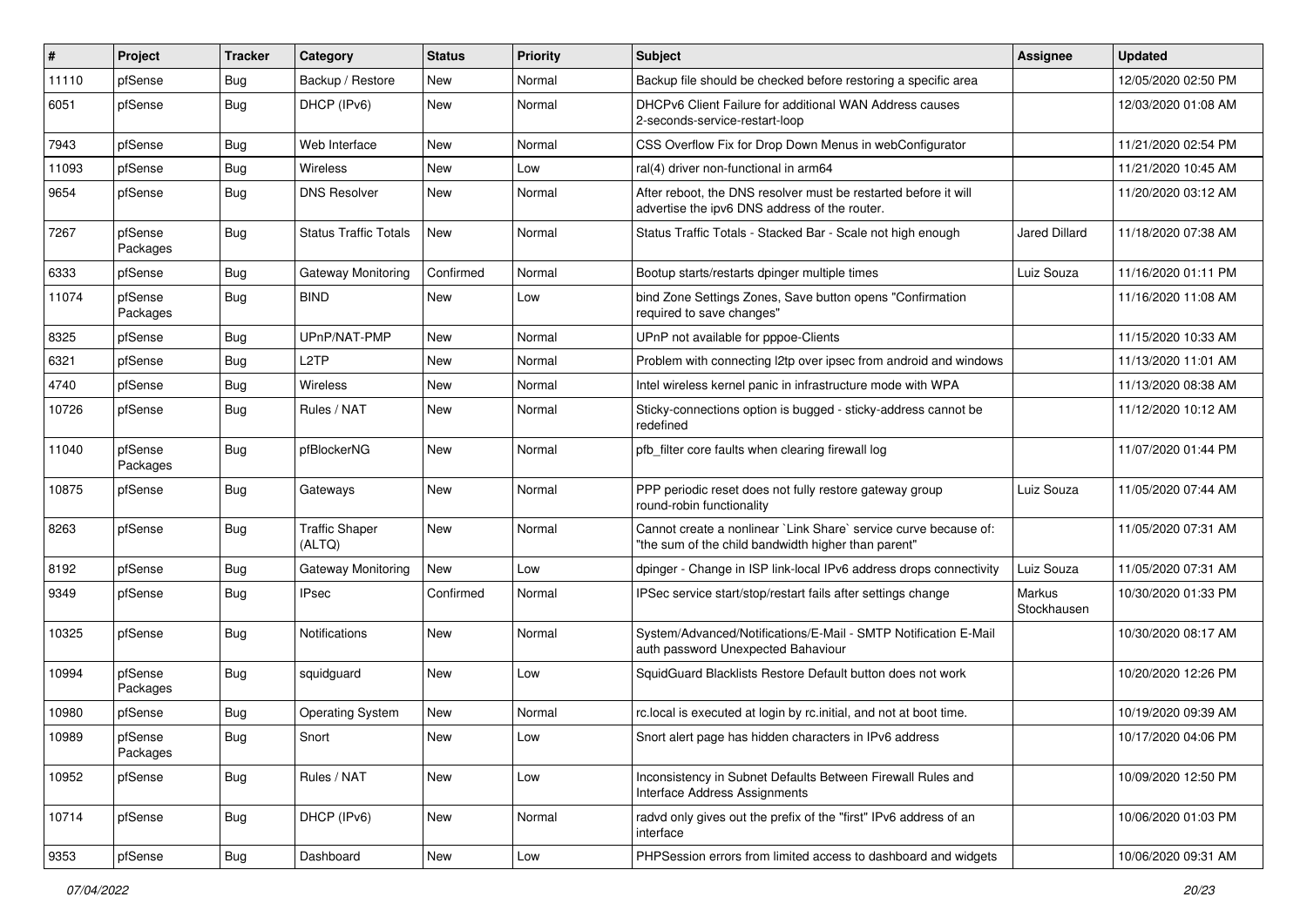| $\pmb{\#}$ | Project             | <b>Tracker</b> | Category                 | <b>Status</b> | <b>Priority</b> | Subject                                                                                                                      | <b>Assignee</b>        | <b>Updated</b>      |
|------------|---------------------|----------------|--------------------------|---------------|-----------------|------------------------------------------------------------------------------------------------------------------------------|------------------------|---------------------|
| 10791      | pfSense<br>Packages | Bug            | PIMD                     | <b>New</b>    | Normal          | Valid (vlan)interfaces do not get vif reporting "Invalid phyint<br>address"                                                  |                        | 10/06/2020 09:20 AM |
| 6167       | pfSense             | Bug            | <b>IPsec</b>             | Confirmed     | Normal          | IPsec IPComp not working                                                                                                     | George<br>Neville-Neil | 09/22/2020 06:07 PM |
| 8432       | pfSense             | <b>Bug</b>     | Dynamic DNS              | New           | Normal          | Dynamic DNS Client gives an error that it can't find IPv6 address<br>when WAN interface is a LAGG                            |                        | 09/17/2020 05:23 AM |
| 4298       | pfSense             | <b>Bug</b>     | <b>SNMP</b>              | Assigned      | Very Low        | Excessive errors from snmpd                                                                                                  | Luiz Souza             | 09/13/2020 08:21 AM |
| 10765      | pfSense             | <b>Bug</b>     | Authentication           | <b>New</b>    | Normal          | Ampersands in Idap_extended_query are escaped twice                                                                          |                        | 09/02/2020 07:55 AM |
| 10845      | pfSense<br>Packages | Bug            | apcupsd                  | New           | Normal          | apcupsd doesn't stop when not enabled                                                                                        |                        | 08/24/2020 10:16 AM |
| 10833      | pfSense             | Bug            | Configuration<br>Backend | New           | Normal          | unbound exits on configuration error when link status flaps on LAN<br>interface                                              |                        | 08/13/2020 11:53 PM |
| 10822      | pfSense             | <b>Bug</b>     | DHCP (IPv6)              | New           | Normal          | Deprecated IPv6 prefix won't be announced as deprecated to<br>clients                                                        |                        | 08/10/2020 09:23 AM |
| 8820       | pfSense             | Bug            | Rules / NAT              | New           | Low             | System/Advanced/Misc - "Do not kill connections when schedule<br>expires" UN-checked still leaves existing connections open. |                        | 07/28/2020 10:59 AM |
| 10783      | pfSense<br>Packages | Bug            | ntop                     | <b>New</b>    | Normal          | NtopNG is very unstable on arm64                                                                                             |                        | 07/22/2020 09:07 AM |
| 10584      | pfSense             | Bug            | Hardware / Drivers       | New           | Normal          | SG-3100 with M.2: shutdown instead of reboot                                                                                 |                        | 07/21/2020 03:08 AM |
| 8380       | pfSense             | <b>Bug</b>     | OpenVPN                  | New           | Normal          | OpenVPN RADIUS password length is not constant                                                                               | Jim Pingle             | 07/17/2020 11:46 AM |
| 10760      | pfSense<br>Packages | <b>Bug</b>     | <b>BIND</b>              | New           | High            | pfSense BIND 9.14.12 server terminates due to assertion failure                                                              |                        | 07/11/2020 04:53 PM |
| 8502       | pfSense             | <b>Bug</b>     | Web Interface            | Confirmed     | Low             | main (top) menu items do not drop down in some cases                                                                         |                        | 07/06/2020 02:39 PM |
| 10729      | pfSense             | Bug            | Package System           | New           | Normal          | Certificate verification failed for pkg.freebsd.org                                                                          |                        | 07/05/2020 01:12 AM |
| 10712      | pfSense             | Bug            | Rules / NAT              | New           | Normal          | "default allow LAN IPv6 to any" rule does not work right after boot<br>when using IPv6 PD                                    |                        | 06/30/2020 12:17 AM |
| 10715      | pfSense             | <b>Bug</b>     | <b>DHCP Relay</b>        | New           | Normal          | DHCPv6 relay always uses the "first" IPv6 address of an interface                                                            |                        | 06/29/2020 05:01 AM |
| 10701      | pfSense             | Bug            | Web Interface            | New           | Very Low        | Firewall Log too wide with Rule Description Column                                                                           |                        | 06/25/2020 07:36 AM |
| 10695      | pfSense<br>Packages | <b>Bug</b>     | FreeRADIUS               | New           | Normal          | FreeRadius Accounting skipping MBs after reboot due to power<br>down                                                         |                        | 06/24/2020 04:49 AM |
| 7986       | pfSense             | <b>Bug</b>     | Wireless                 | <b>New</b>    | Normal          | WLAN card no longer properly initialized under 2.4.0                                                                         |                        | 06/19/2020 08:08 AM |
| 8464       | pfSense             | <b>Bug</b>     | Wireless                 | New           | Very Low        | Wireless USB card does not connect to WiFi automatically after<br>reboot/halt                                                |                        | 06/19/2020 03:44 AM |
| 8087       | pfSense             | Bug            | Authentication           | New           | Normal          | Provide Calling-Station-ID to RADIUS backed VPN connections                                                                  |                        | 06/06/2020 05:36 AM |
| 10601      | pfSense<br>Packages | Bug            | Status_Monitoring        | New           | Normal          | Dashboard->Traffic Graphs Scale is capped for outbound                                                                       |                        | 05/29/2020 10:13 AM |
| 10606      | pfSense<br>Packages | Bug            | Snort                    | New           | Normal          | Snort Inline stopped working after upgrade to FreeBSD 12.1<br>(network traffic blocked after heavy load randomly)            |                        | 05/28/2020 10:06 AM |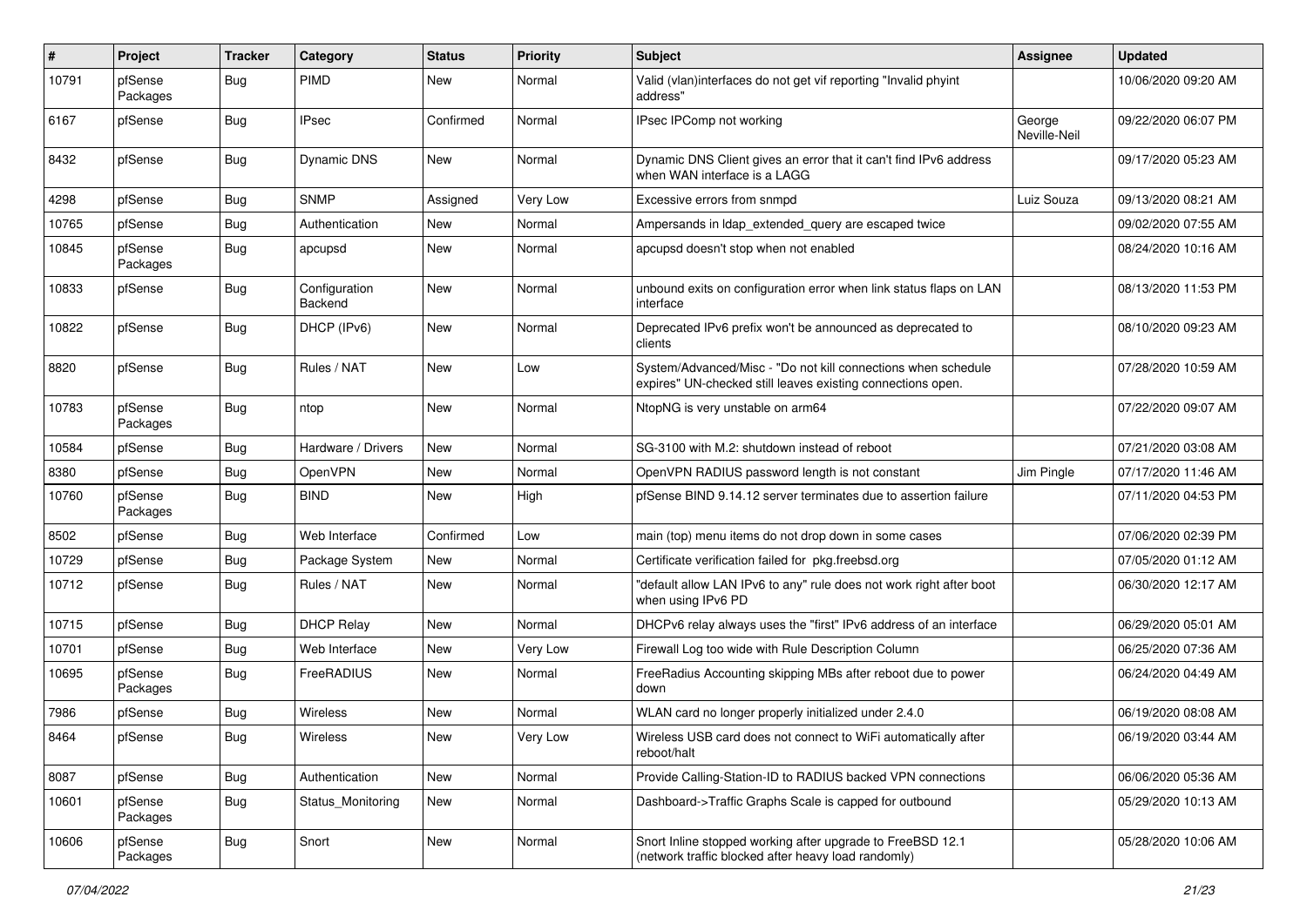| #     | Project             | <b>Tracker</b> | Category                     | <b>Status</b> | <b>Priority</b> | Subject                                                                                                                                                     | <b>Assignee</b> | <b>Updated</b>      |
|-------|---------------------|----------------|------------------------------|---------------|-----------------|-------------------------------------------------------------------------------------------------------------------------------------------------------------|-----------------|---------------------|
| 10577 | pfSense             | <b>Bug</b>     | Hardware / Drivers           | Feedback      | Normal          | intel x553 (c3000 chipset) loading x520 driver                                                                                                              |                 | 05/28/2020 03:59 AM |
| 10590 | pfSense<br>Packages | <b>Bug</b>     | pfBlockerNG                  | New           | Normal          | pfBlockerNG: Invalid argument supplied for foreach()                                                                                                        |                 | 05/26/2020 08:22 AM |
| 8324  | pfSense             | <b>Bug</b>     | Hardware / Drivers           | <b>New</b>    | Normal          | bxe cards require promisc for OSPF                                                                                                                          | Luiz Souza      | 05/25/2020 03:19 PM |
| 9139  | pfSense<br>Packages | <b>Bug</b>     | Telegraf                     | New           | Normal          | telegraf: add ping for default gateway(s)                                                                                                                   |                 | 05/21/2020 04:23 PM |
| 8343  | pfSense             | <b>Bug</b>     | Gateways                     | <b>New</b>    | Normal          | Gateway Routes (Default Routes) not removed in Kernel when<br>removed from GUI                                                                              |                 | 05/14/2020 01:22 AM |
| 10503 | pfSense<br>Packages | <b>Bug</b>     | <b>FRR</b>                   | <b>New</b>    | Normal          | Flapping any GW in multi-WAN influences restating all IPsec<br>tunnels in FRR which leads to dropping all IPsec VTI static routes<br>and related BGP issues |                 | 05/08/2020 07:51 PM |
| 10493 | pfSense             | Bug            | <b>IPsec</b>                 | <b>New</b>    | Normal          | filter get vpns list() issues                                                                                                                               |                 | 05/06/2020 01:07 AM |
| 10526 | pfSense<br>Packages | <b>Bug</b>     | pfBlockerNG                  | <b>New</b>    | Normal          | Package pfBlockerNG Crashes on Alert view                                                                                                                   |                 | 05/04/2020 08:59 AM |
| 10487 | pfSense<br>Packages | <b>Bug</b>     | Telegraf                     | <b>New</b>    | Normal          | Telegraf package not sending logs to influxdb server                                                                                                        |                 | 05/03/2020 07:09 PM |
| 9537  | pfSense<br>Packages | Bug            | <b>Status Traffic Totals</b> | New           | Normal          | One month offset in displayed data between time changes                                                                                                     | Jared Dillard   | 05/01/2020 08:27 AM |
| 10000 | pfSense             | <b>Bug</b>     | Dynamic DNS                  | New           | Normal          | Azure Dynamic DNS A and AAAA Records for Apex Zone                                                                                                          |                 | 03/31/2020 09:03 AM |
| 10370 | pfSense<br>Packages | <b>Bug</b>     | ntop                         | New           | Normal          | ntopng Timeseries not send to InfluxDB                                                                                                                      |                 | 03/30/2020 09:42 AM |
| 9179  | pfSense             | <b>Bug</b>     | <b>NAT Reflection</b>        | New           | Normal          | NAT reflection fix implemented for #8604 is causing WebUI and<br>XMLRPC to fail on slave                                                                    |                 | 03/27/2020 08:01 PM |
| 6481  | pfSense             | <b>Bug</b>     | <b>IPsec</b>                 | New           | Normal          | loading EAP_RADIUS method failed                                                                                                                            |                 | 03/24/2020 04:25 PM |
| 10342 | pfSense             | <b>Bug</b>     | <b>DNS Resolver</b>          | <b>New</b>    | Normal          | Unbound domain overrides stop resolving periodically. They only<br>resume after the service has been restarted.                                             |                 | 03/13/2020 10:35 AM |
| 10310 | pfSense             | <b>Bug</b>     | Upgrade                      | <b>New</b>    | Normal          | Systems with low RAM and several packages may temporarily fail<br>to load large tables after an upgrade                                                     |                 | 03/03/2020 07:55 AM |
| 10279 | pfSense<br>Packages | <b>Bug</b>     | open-vm-tools                | New           | Normal          | pfSense's OpenVM Tools on ESXi 6.7 no longer provides guest vm<br>functionality                                                                             |                 | 03/01/2020 06:07 PM |
| 10292 | pfSense<br>Packages | <b>Bug</b>     | Suricata                     | New           | Normal          | Suricata not respecting SID Mgmt list                                                                                                                       |                 | 02/27/2020 01:02 PM |
| 10265 | pfSense<br>Packages | Bug            | <b>Notes</b>                 | New           | Very Low        | Adding a Note with malformed title will force system restore                                                                                                |                 | 02/27/2020 10:12 AM |
| 10294 | pfSense<br>Packages | Bug            | <b>FRR</b>                   | New           | Normal          | FRR Route Counts Incorrect on Status Page                                                                                                                   | Jim Pingle      | 02/26/2020 11:08 AM |
| 10278 | pfSense<br>Packages | <b>Bug</b>     | pfBlockerNG                  | New           | Normal          | pfBlockerNG: Formatting issue on DNSBL stats page                                                                                                           |                 | 02/24/2020 01:36 PM |
| 10277 | pfSense             | Bug            | Web Interface                | New           | Normal          | Sorting the log entries does not use year value                                                                                                             |                 | 02/24/2020 07:46 AM |